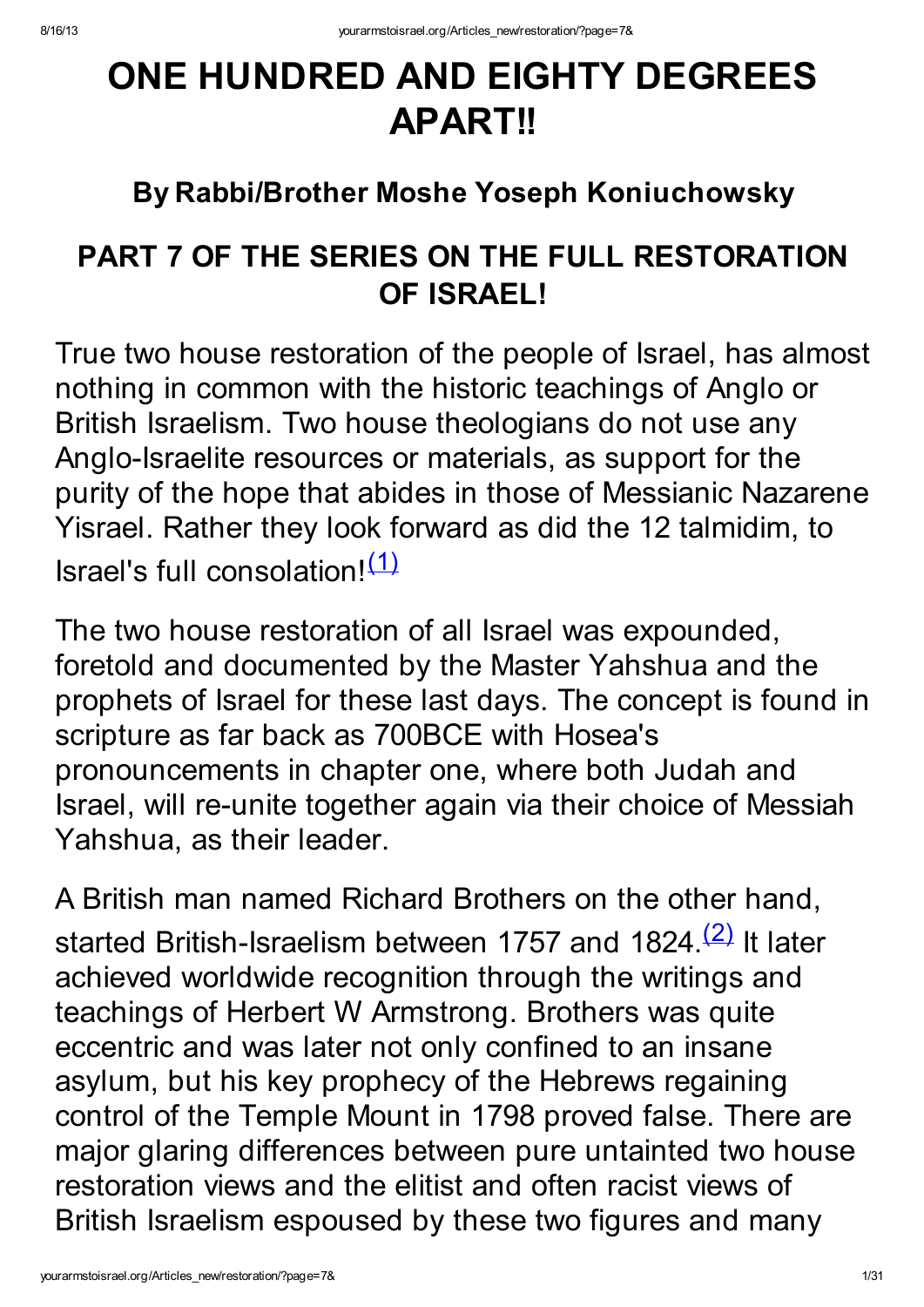#### others.

First and foremost British Israelism teaches that the Jews are not Israel and have no part in Israel. As the claimants to be the lost House Of Israel, they claim there are no Jews in this house. That is not what scripture teaches. Both houses had a crossover population from the other house of Israel and thus both houses contain a random representation of all 12 tribes, but not the fullness of all 12. British Israel's racist understanding goes on to teach that when it was time for Ephraim's seed to thrive, the Jews were subjugated and made subservient to the Ephraimites or the English-speaking peoples. Thus Anglo-Saxons now rule the globe and the rest of Israel instead of the Jewish nation ruling continually as Yahuwah had said. They wrongly teach that as the birthright nation of Joseph (of which they are a part), that they have the authority to rule the 12 tribes due to that same birthright.

Thus in British Israelism the scepter no longer remains in Judah, but now is to be found in Joseph. This is an illegal transference of the scepter of Judah. According to Genesis 49:10 however, the crown or scepter will belong to Judah or be found amongst the Jews until Messiah comes and establishes millennial kingdom glory. Since millennial glory hasn't been as of yet established, the right to rule resides among the Jews and her King Yahshua (Psalm 78:67-68). Not only is this a wicked and absurd form of replacement theology, it literally violates countless scriptures that refer to all Israel. including the Jews, as the head and not the tail. The Jews have not been destined to be Joseph's tail! British Israelism in order to thrive, by definition has to lord it over the Jewish part of Israel. This fallacious reasoning asserts that since Britain is Israel, no other nation can be according to others like E. Odlum in his book God's Covenant Man-British Israel. By their definition, there cannot possibly be two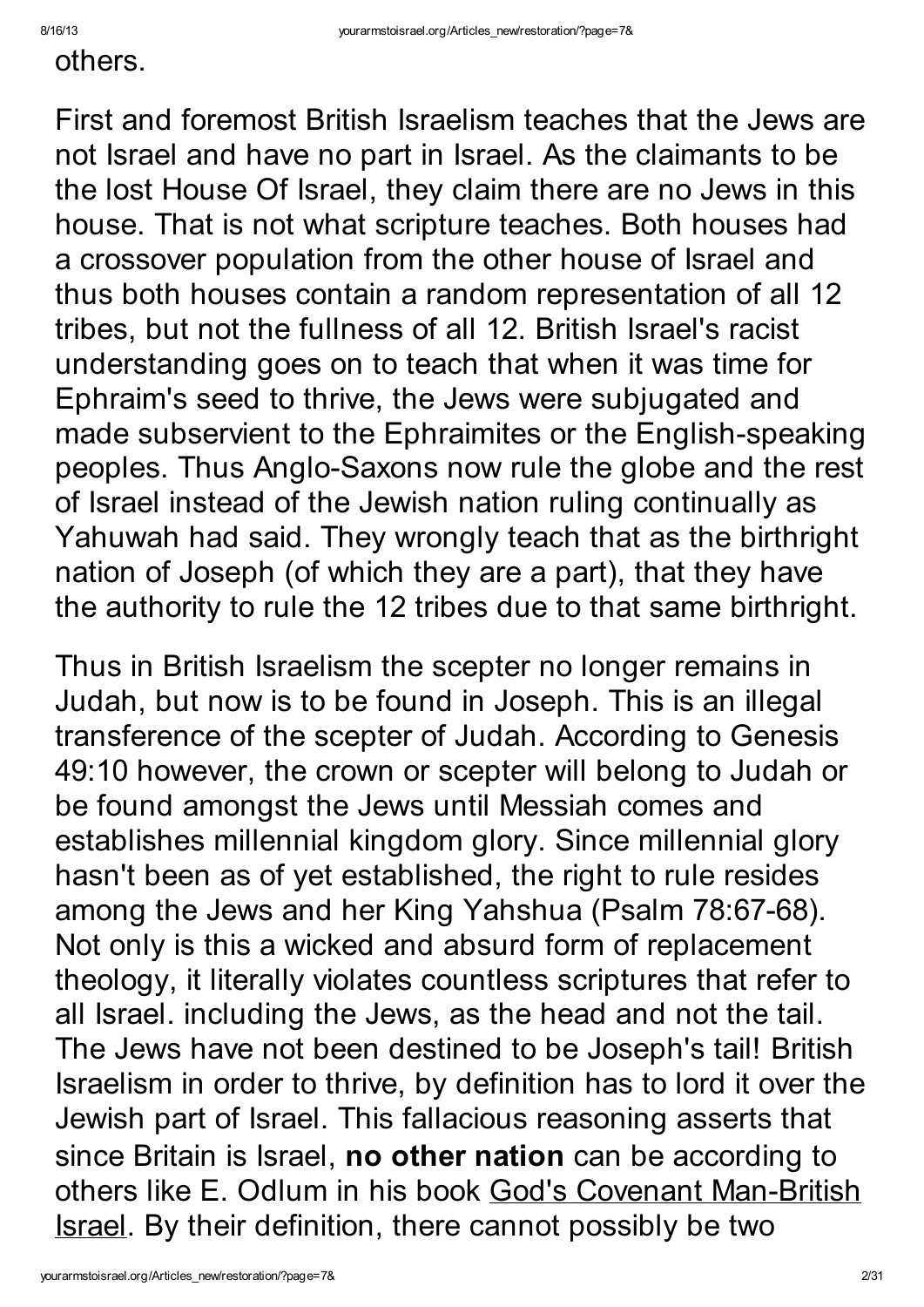nations of Israelite population and background, let alone two legitimate kingdoms of Israel, according to British Israelism. Therefore Jewish Israel has ceased to exist upon their supposed rejection of Messiah Yahshua in 33AD. This rejection was the cause that moved Yahuwah to transfer the scepter to Joseph. The Jews have no part in this new single global nation and have been replaced by a new covenant people of Anglo Israelites.

British Israelism goes on to teach that only Anglo Saxon English peoples are Israel, thus negating the biblical truth that the descendents of the ten tribes are all over the west and even in the east in such nations as Iraq, Iran, Japan and China. It discounts the historical and secular records that many of the non-English speaking peoples have also descended from the ten tribes. History points to both Central and South America as also being filled with the lost sheep of the House of Israel, despite the fact that in many cases these people do not speak any English. The same is true for parts of Russia and Asia home to millions of lost Israelite sheep that are not Anglo-Saxons. The arrogant pronouncement that all of Joseph's children are today exclusively Anglo-Saxons is racist at the core. This racism is practiced against those who are Israelites in other nations including the Jews, and do not fit their mold of being an English speaking member of Great Britain, or one of her colonies or commonwealths. This poison along with the theological elimination of the Jews and their willful ignoring of the end time purpose for the Jews in Yahuwah's plans exposes Anglo-Israelism as racist at the core. True two house theology teaches both houses of Israel to love and accept one another and to build bridges of tolerance and understanding, between all those who love Yahshua, not limiting Israelite heritage to a single exclusive group. Two house theology continues to teach that the lost sheep of the House of Israel (10 tribes), may in fact have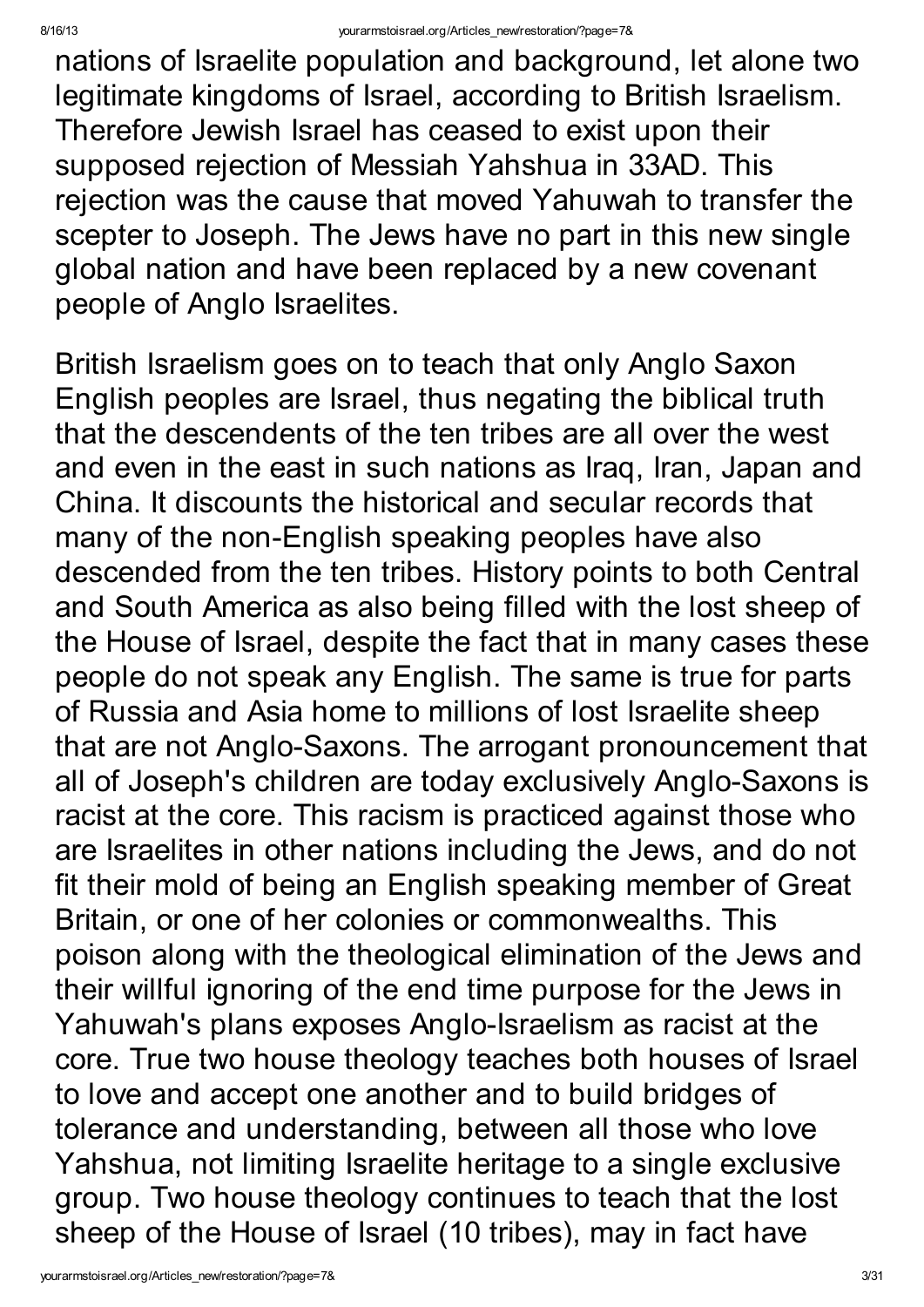some connection to the British people, but in fact come in many colors, many tongues and many languages, represented by Joseph's coat of many colors.

One of the major premises of British Israelism is that Yahuwah prophesied that Ephraim would be called "great" and that Ephraim would be a commonwealth of nations. Since Great Britain is called "great" and since she was and still is to some extent a commonwealth of colonial nations, therefore Genesis 48:18-20 identifies Great Britain alone as Ephraim. It is on this verse that all of British Israelism stands. If one were to overturn this understanding by simple and correct exegesis, then one could silence British Israel proponents and their racist proclamations. Lets look closely at these verses. Genesis 48:19 does not teach that Ephraim the younger brother will become great or Great Britain. It states that Ephraim will "be greater" not "Great". As a matter of fact, it is Mannasseh who is called "great" and according to British Israelism the United States is Mannasseh. While the USA may well be Manasseh in part, Ephraim is never called great and therefore cannot be limited to the single nation of Great Britain and her colonies.

Perhaps an even more glaring problem, is that British Israel's primary type and anti-type, doesn't square up historically or prophetically. If Great Britain alone is Ephraim and the USA alone is Mannasseh and if Ephraim was prophesied by Israel the patriarch to be greater, historically this has not played out accurately. Since the 1930's when England turned against the Jewish remnant in "Palestine" , the USA has become far greater militarily, economically, and in almost every other imaginable way. Thus history teaches that the "greater" nation eventually became the USA. If the USA is exclusively Mannasseh, and the USA became greater than Great Britain or Ephraim ever was, the type and anti-types do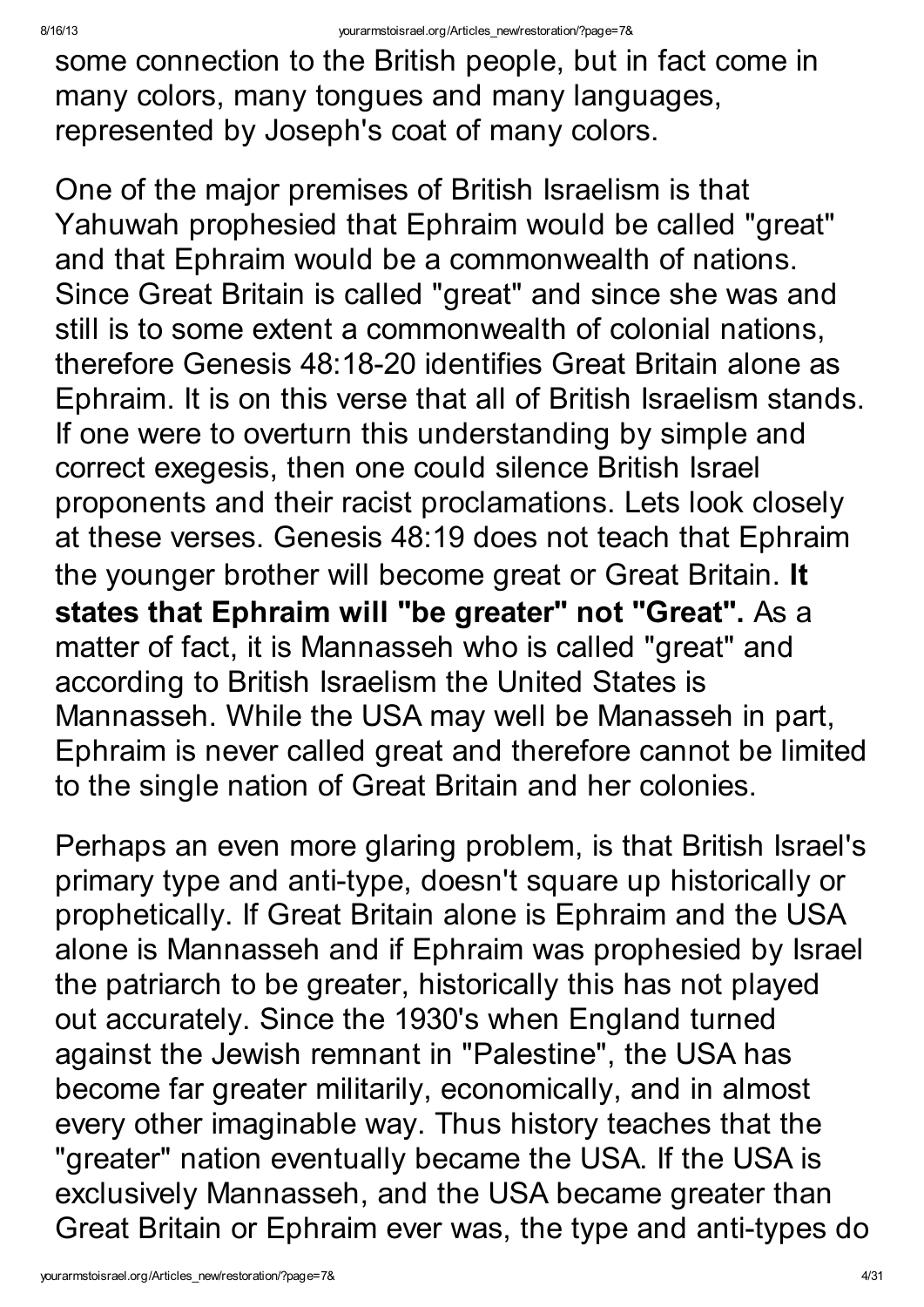not fit. If the types do not fit one must convict!

British Israelism also mistranslates and manipulates the end of Genesis 48:19 to read a commonwealth of nations or a multitude of nations. The Hebrew "melo Hagoyim" means neither commonwealth nor multitude, but rather means a fullness of gentile individuals, or possibly a fullness of nations. Thus British Israel's claims to the exclusivity of being Ephraim and its claims that Genesis 48 calls Ephraim both "great" and a "commonwealth of nations" is erroneous and not in the Hebrew text. It is Manasseh who is in fact refereed to as a "great people" and it is Ephraim who is said the fill the nations (not one nation) with Israelite seed. British Israelism claims that Great Britain is all Israel, containing all the worlds Israelite seed. As outlined in parts one to four of this series, the proper two house understanding of these verses is simple when left in its original context. Namely that Ephraim's sperm or his zera, will fill the nations or the non-Israelite nations with Israel's seed, not limiting this fullness and infilling to one single nation.

Abraham, Isaac and Jacob were to physically father many nations not Great Britain alone! Two house truth teaches that the seed of Ephraim, as the promised seed of physical multiplicity to the patriarchs of Israel, was played out in every nation, tribe, kindred and tongue in the known world. This includes Great Britain and America, but is NOT LIMITED TO THESE TWO NATIONS, OR TO ANY OF THE COMMONWEALTH ANGLO-SAXON NATIONS. Two house truth recognizes Great Britain and America along with other places such as Australia, Western Europe, New Zealand and parts of Africa, Asia, Syria and Asia Minor, as all being centers of ten tribe settlement and dwelling. These details are provided and documented in prior parts of this series.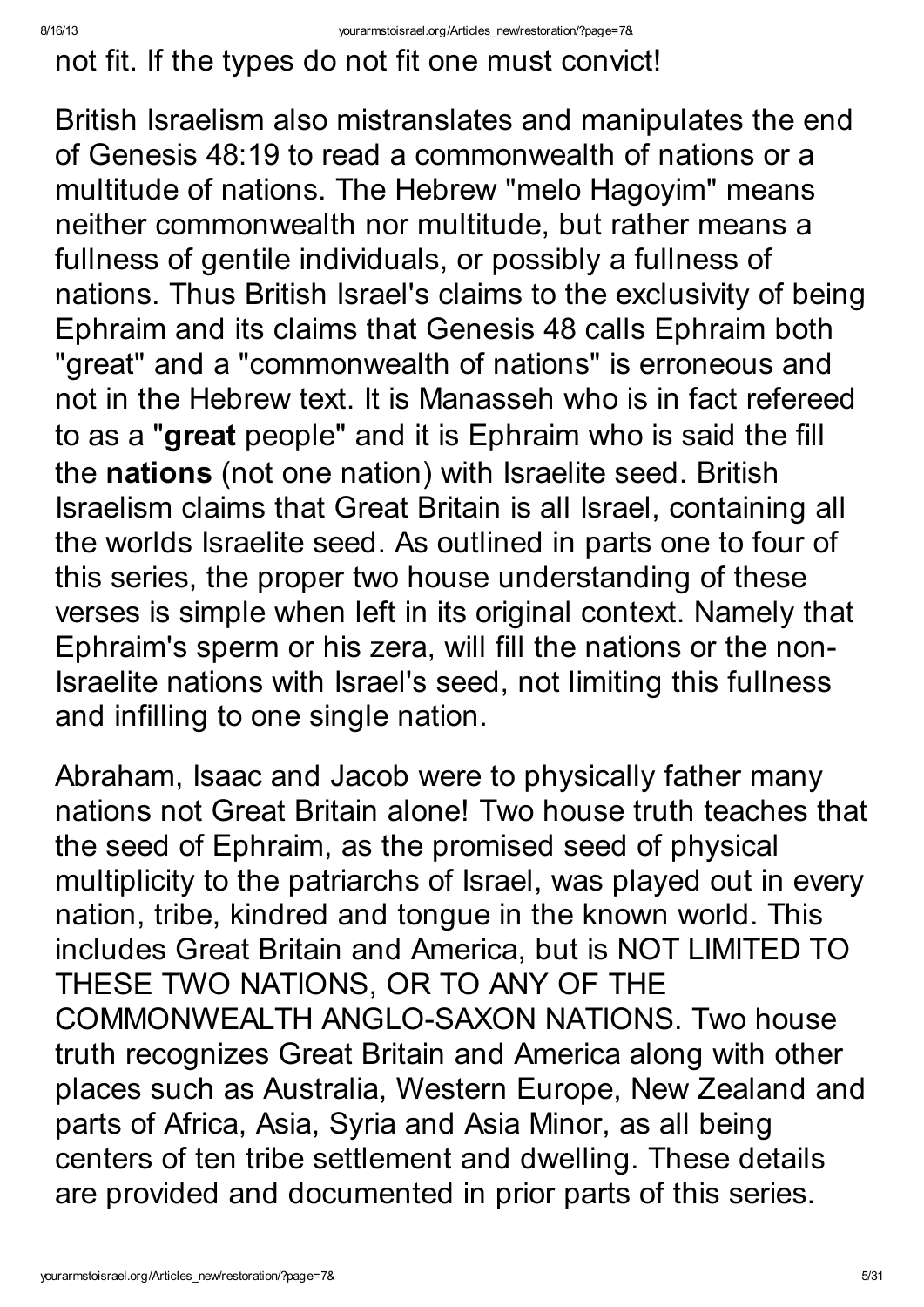Two house theology by definition denounces racism, by refusing to limit Ephraim's global infilling to one or two English speaking countries. Therefore two house truth is a doctrine of inclusion based on covenant promise to the patriarchs, as opposed to a doctrine of the exclusion of most nations and of the Jewish nation, as British Israelism unashamedly promotes. Genesis 48:16 teaches that these two boys will be a multitude in the midst of all the earth, not in the midst of England only. Thus British Israelism is highly racist, as it refuses to recognize the global dispersion of the lost sheep of both houses of Israel, limiting it to the British Isles and to just one of the two houses. Two house theology places no such limitations.

In Deuteronomy 32:8-10 in one of the clearest and most convincing pronouncements in all of scripture, Yahuwah states that He designed and assigned the national boundaries of ALL THE NON-ISRAELITE NATIONS, based upon the number of the children of Israel. Or to put it another way, the numbers of the offspring of the 12 tribes, would be so vast and numerous, that when Yahuwah Almighty distributed land inheritance to all non-Israelite nations and designed their geographical boundaries, His determining factor was the number of Israelites, that each nation could reasonably hold! This shows the vastness of Ephraim/Israel's global fullness and contradicts British Israelism's claim to be the only group or nation to house the vast numbers of dispersed Israelites, as well as Messianic Judaism's claim that tiny Judah is reconstituted 12 tribe Israel. Yahuwah needs the entire globe to contain Israel's offspring and yet Great Britain claims that the Anglo-Saxon confederated nations alone can hold this vastness. Messianic Judaism claims are equally untenable. Therein lies one of the major flaws in British Israelism. The term "great" is also used for Ishmael or the modern Arabs in Genesis 17:20 and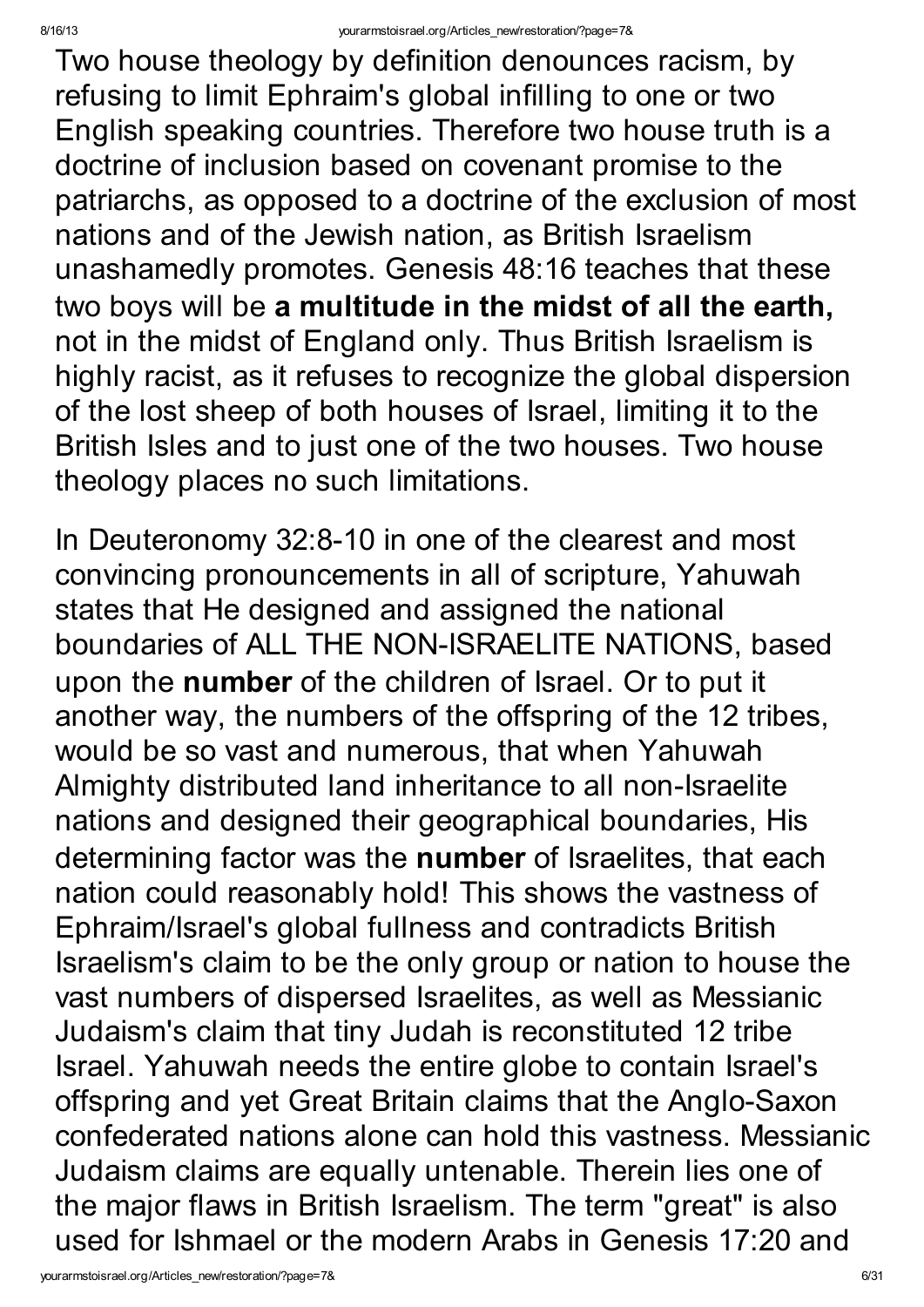Genesis 21:18. Does that mean that the modern day Ishmaelites alone are the ten lost tribes of Israel? Of course not! They are not although through the vast multiplication of Ephraim's seed, there are no doubt lost Israelites amongst the Ishmaelites as well! Interestingly enough despite Anglo-Israelism's claim to house all the lost sheep of the ten tribes, there is no room there for Jewish exiles or Jewish sheep, that wandered amongst the ten tribes as a result of historical crossover! They are excluded unless they come to "Christ". There is absolutely no room for the wandering unregenerate Jew anywhere in Anglo-Israelism, as a full heir of the united people of Israel. That flies in the face of what scripture actually teaches. Scripture teaches that when Israel is fully restored, it will include Jews from all nations as well. Two house theology in no way shape or form, leaves out or relegates the Jews to being a replaced, neglected or discarded people.

Anglo- Israelism claims that the Anglo-Saxons alone are the pure untainted descendants of ten tribe Israel. The problem with that is these "pure Israelites" have a mixture of Celtic, Norman and Germanic blood<sup>[\(3\)](http://yourarmstoisrael.org/Articles_new/restoration/?page=7&#N_3_)[\(4\)](http://yourarmstoisrael.org/Articles_new/restoration/?page=7&#N_4_)</sup>! There is more German or Edomite blood in the monarchies of Great Britain, than there is Anglo-Saxon blood. All the kings of England, the supposed only pure Ephraimite nation, actually have come from the intermingling of the House of Hanover and the House of Brunswick<sup>[\(5\)](http://yourarmstoisrael.org/Articles_new/restoration/?page=7&#N_5_)</sup>, both of German genealogy. The current monarchs before being known as the House of Windsor or the Windsors, were known as the Saxe-Coburg-Gothas of German descent. They adopted the family name of Mountbatten-Windsor in 1917, from Windsor Castle during World War One, for obvious reasons.<sup>[\(6\)](http://yourarmstoisrael.org/Articles_new/restoration/?page=7&#N_6_)</sup> In other words England's monarchs are more German or Edomite, than they are "pure Israelite" , even if there really was such a verifiable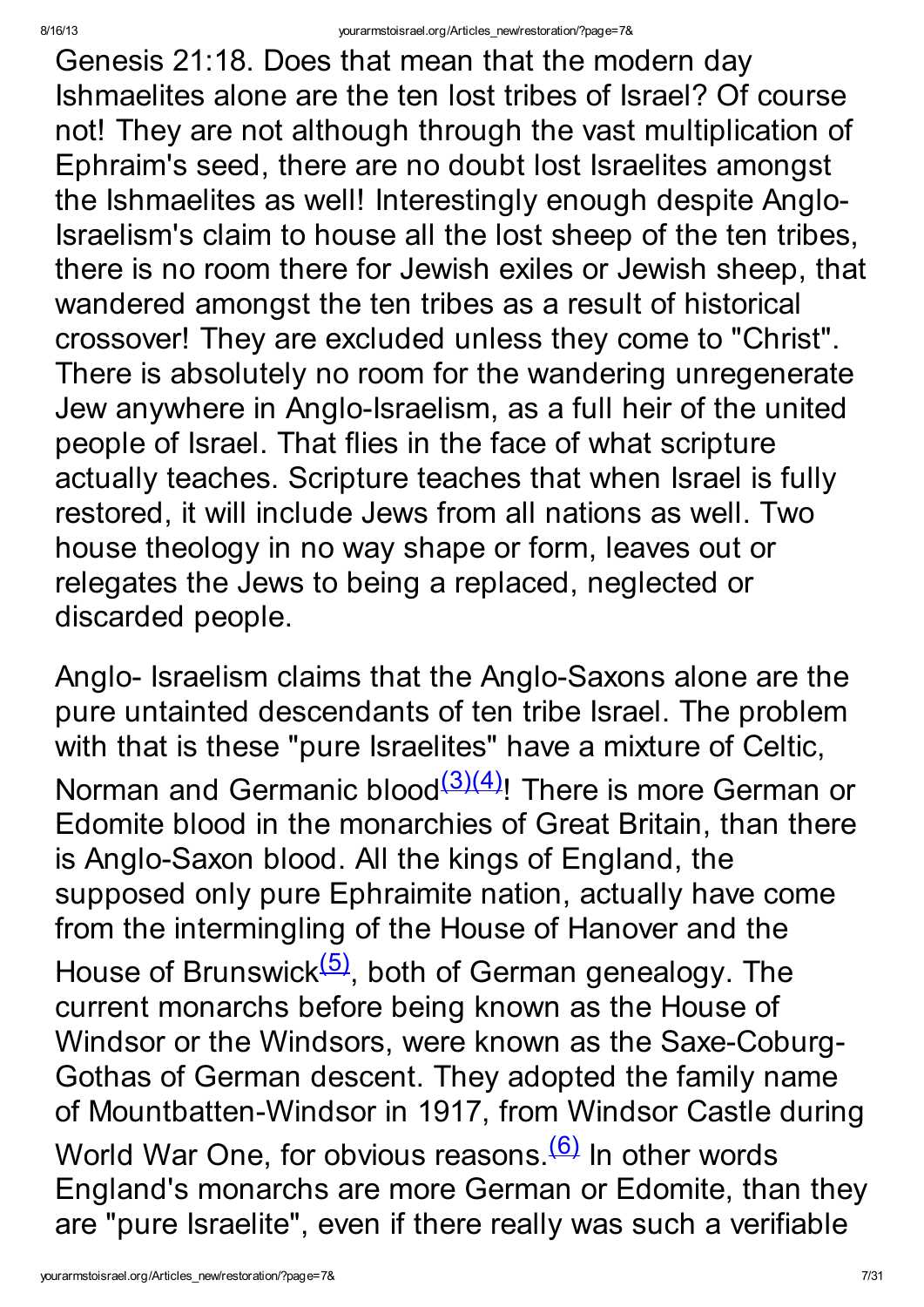concept of Israelite purity. The throne of England therefore has more ties to Germany and historical Rome, then to the ten tribes of Ephraim/Israel. Thus the true king over both houses of Israel<sup>[\(7\)](http://yourarmstoisrael.org/Articles_new/restoration/?page=7&#N_7_)</sup> is a Jew, not an Ephraimite or a German, as much as that may unsettle British Israelites.

Other British Israelites, in an effort to give a degree of plausibility to their absurd claims that the English monarchy directly descends from Judah, actually attempted to juggle the genealogies of Matthew and Luke, according to Foy.<sup>[\(8\)](http://yourarmstoisrael.org/Articles_new/restoration/?page=7&#N_8_)</sup> They have actually rewritten the genealogies to make some superficial and spurious connections to the royal House of David. These blasphemous genealogies of the alleged Judahite ties to the House of Brunswick, are produced by conveniently taking 32 generations from Luke 3:32-38.Then right in the middle of Luke's genealogy starting with Luke 3:33, they shift to Matthew's genealogy in chapter one verses 7-10! Somehow they count a total of 48 generations. Thus they get a grand total of 48 generations from Abraham to Zedekiah, not from a single line of established ancestry, but by splicing and pasting together two entirely different genealogies, one based on Miriam (Mary), the other based on Joseph, Yahshua's stepfather! This despite the fact that neither original genealogy mentions Zedekiah! In this reconfiguration which stands as a genealogical abortion, they remove the names of Jehoachin or Coniah in Matthew 1:11 and insert Zedekiah in order to justify him as a rightful heir to the throne of David. Thus by inserting Zedekiah and removing Coniah, they are actually shooting themselves in the foot. We are about to learn that Zedekiah was absolutely not a legitimate heir, but rather a puppet governor.

This brings us to perhaps the main difference between British Israelism and two house truth. Any cult that is willing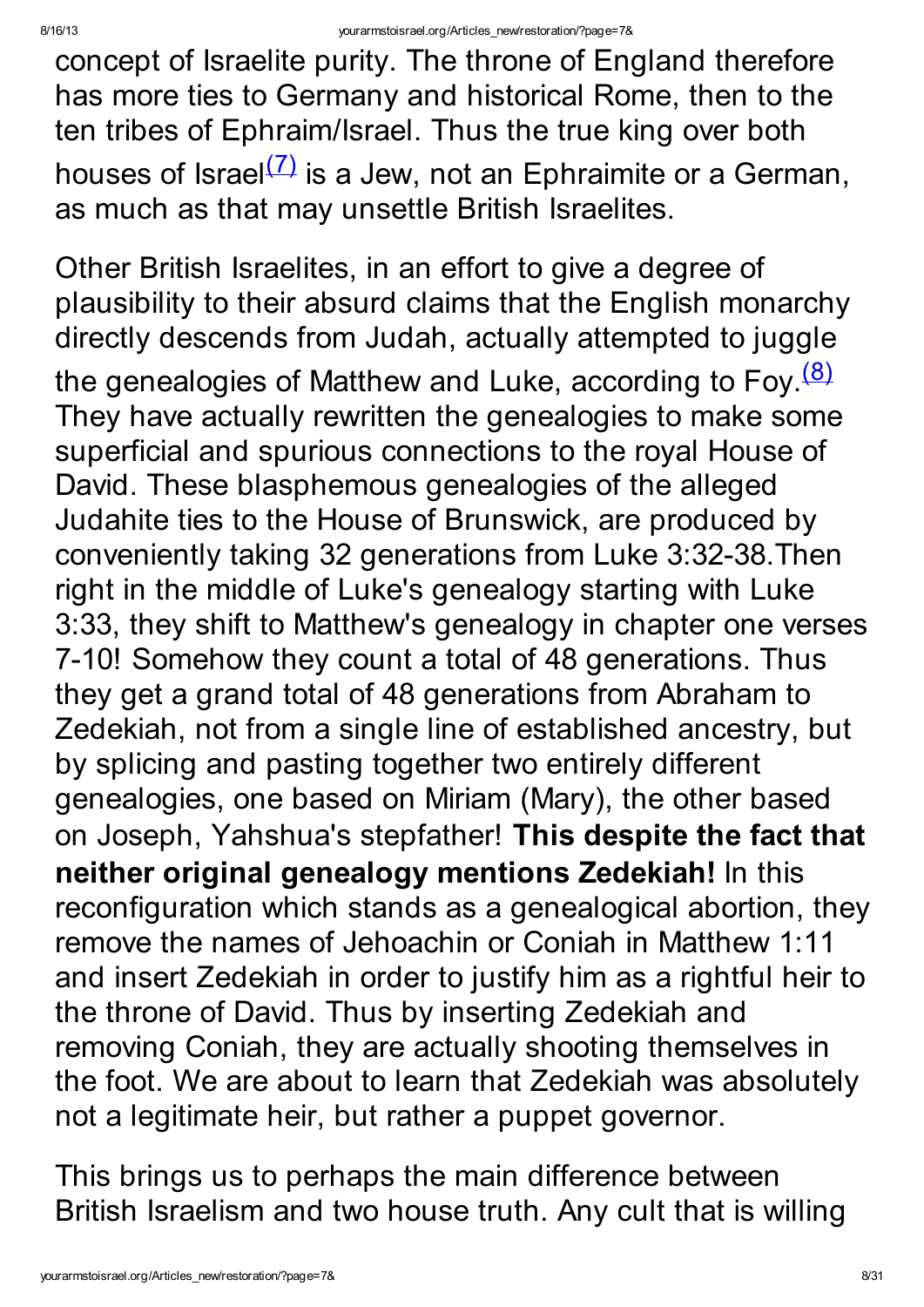to change the genealogies in the Word of Yahuwah, in spite of the poignant warnings in Det.12:32 and Rev. 22:18-19, is a dangerous group at best and blasphemous at worst. Thus any one with even an iota of understanding about the erroneous doctrines of British Israelism, that would attempt to paint the prophetic two house truth with the same broad brush, is practicing Lashon Harah (wicked tongue and evil disposition). Only a dark element within Messianic Judaism, with a questionable agenda, would have the chutzpah to make the accusation that two house theology is just a spin off or a takeoff on Anglo-Israelism. The truth of the matter is that these two doctrines are diametrically opposed to each other, in almost every possible form. There is hardly a single area where the two teachings are similar. As outlined in part four of this series "What Judaism Really Says About Joseph's Seed" , the only area of agreement is that according to TRADITIONAL JEWISH RABBINICAL THINKING AND TEACHING, a majority (not all) of the ten tribes eventually migrated Northwest to Europe and the Americas. Thus while traditional Judaism and Messianic Nazarene Yisrael agree that the western Anglo-Saxon nations contain millions of Ephraimite individuals, Messianic Nazarene Yisrael does not limit the sperm of Ephraim to a single nation, or single set of nations or races, as does British Israelism.

The understanding of the location and occupant of the throne of David, is perhaps the most striking difference in the two doctrines. The most hellish, demonic and satanic doctrine is the removal of the throne of David from Jerusalem (both earthly and heavenly), to London and the removal of Messiah Yahshua from the throne, in order to establish the German based house of House of Brunswick-House of Hanover- House of Windsor.

Scripture is clear that our Master Yahshua sits on the throne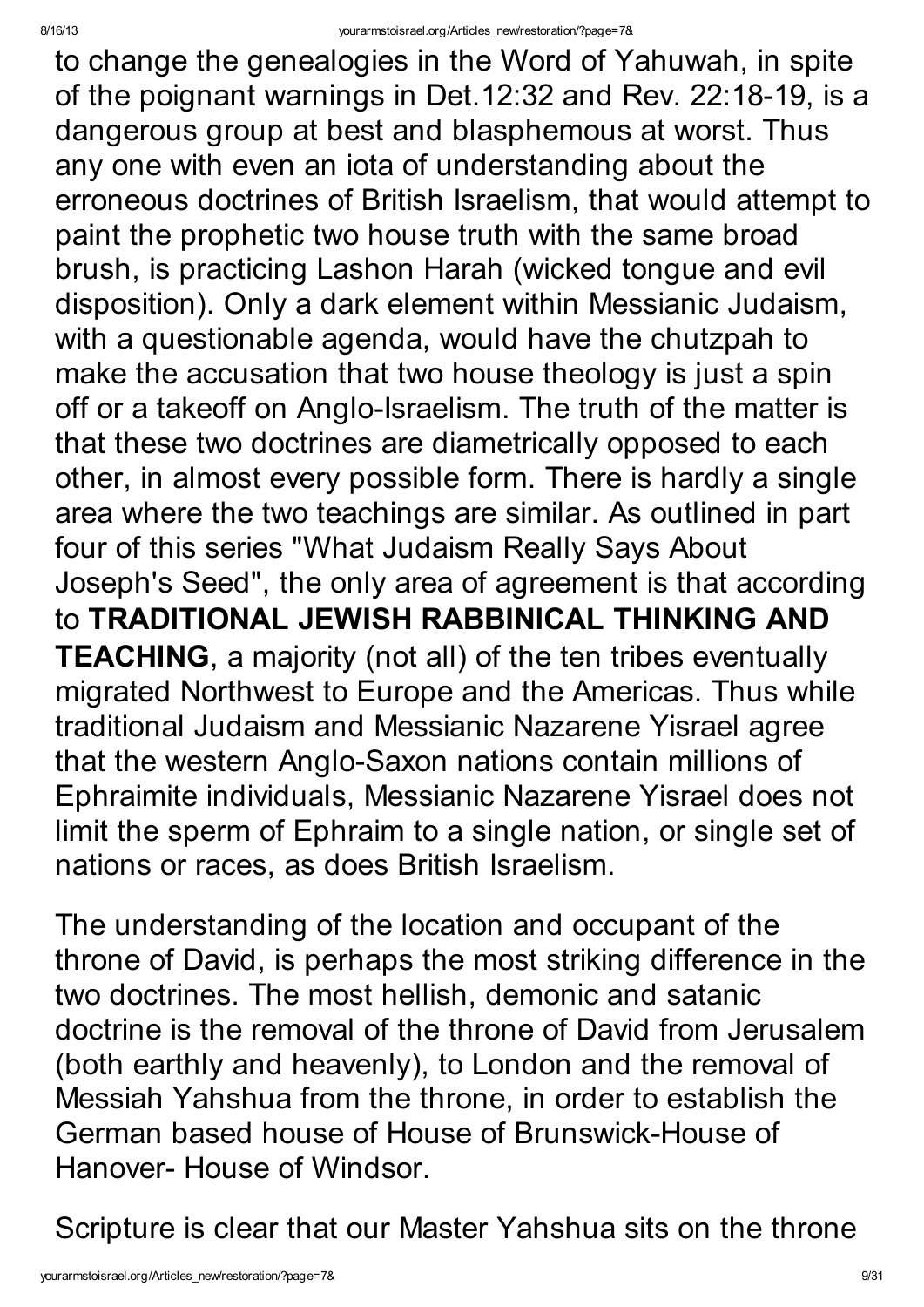#### 8/16/13 yourarmstoisrael.org/Articles\_new/restoration/?page=7&

forever after His reign commenced 2000 some years ago! This blatant removal of the Son of Yahuwah from the throne of David, in order to seat Queen Elizabeth on it, is blasphemous even at its mere suggestion, even to an unregenerate heart! Any doctrine no matter how sugar coated and superficially beautiful it may appear, that has to remove Messiah Yahshua from the throne, in order to place flesh and blood on the throne, has been birthed in the lowest rung of hell itself. It is this very erroneous teaching of the removal of David's throne to London, that lies at the heart of the disease of British Israelism. For those in Messianic Judaism who practice Lashon Harah, by claiming that Messianic Nazarene Yisrael subscribes to this treph, are insinuating that we also are involved in the changing and rewriting the genealogies in the Word of Yahuwah! Messianic Nazarene Yisrael is not willing to dethrone Yahshua as the eternal King the Jews and Master of our lives, so as to place someone else on David's throne! We call those of Messianic Judaism who have been blaspheming against us with these false charges, to repent and to do so in print, or we will do as scripture does and name you publicly.

Let's delve into the means by which scripture is tortured by Anglo-Israelites to get the throne of David away from Yahuwah's Son and Yahuwah's capital, to their capital in London. The fallacious doctrine begins with a faulty understanding of Jeremiah 33:17, which states that David, shall never want a man to sit upon the throne over the House of Israel. This passage is one of the critical links in British Israelism. In his book, The USA and Britain in Prophecy, Herbert W. Armstrong put it this way "Not only was that throne established forever, it was to exist continually forever through all generations. If the throne of David ceased with Zedekiah, then it does not exist today. And if it does not exist today, how shall Christ sit upon a non existent throne?" Thus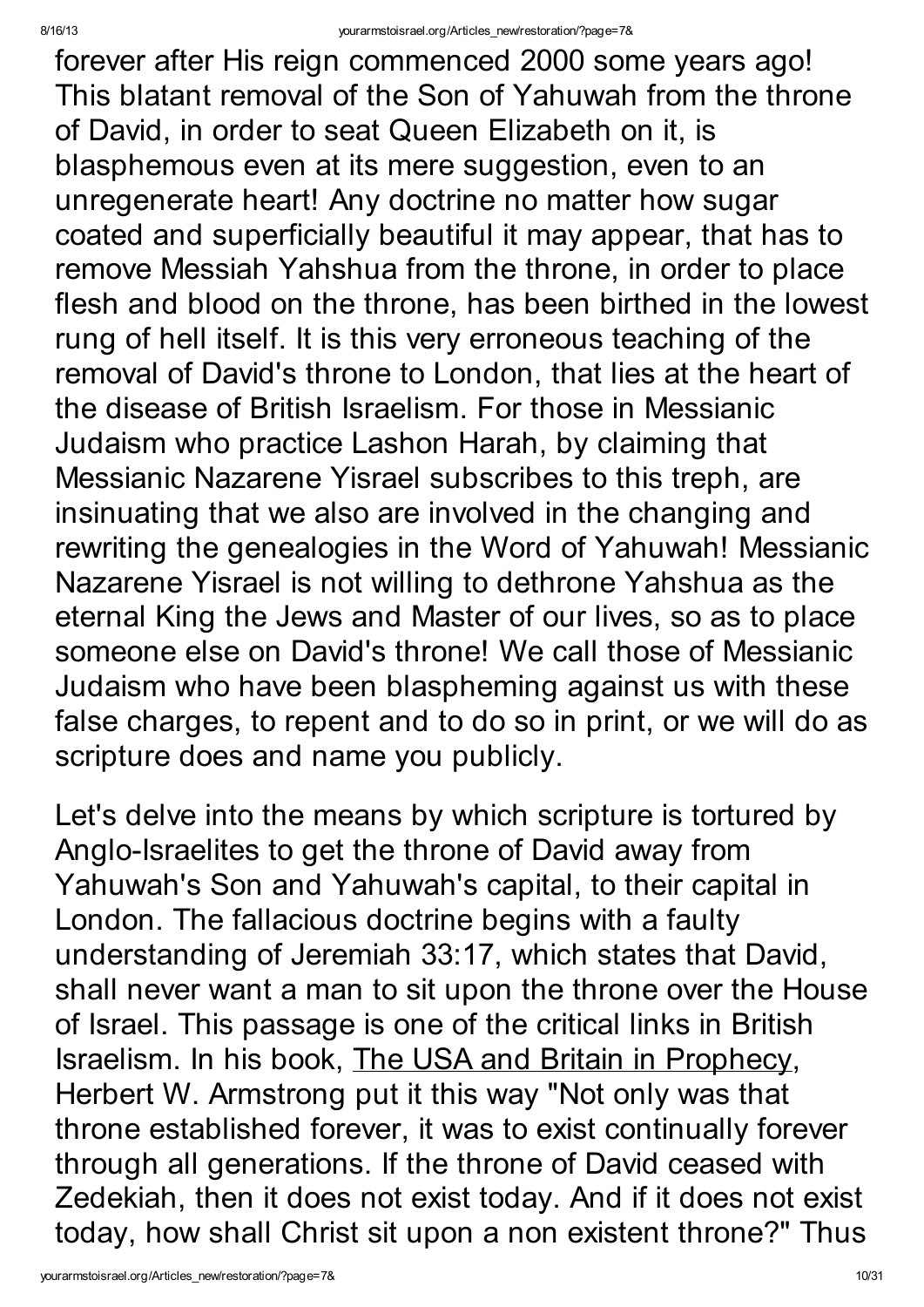British Israelism's proponents teach that Zedekiah the last Jewish king in Judah prior to the 70 year Babylonian exile, must have had descendents, who could qualify to inherit the throne. Jeremiah 52:11 states that Zedekiah died in Babylonian captivity after his eyes were put out. Thus British Israelism reasons that there has to be an available heir of Zedekiah to continue that throne, in order to fulfill Jeremiah 33:17. On the basis of this false understanding, they claim that according to Jeremiah 43:5-7, that Jeremiah went in to Egypt to look for Zedekiah's daughters and to raise up from them a rightful heir to the throne. Thus they reason that Jeremiah would replant Zedekiah's throne elsewhere<sup>[\(9\)](http://yourarmstoisrael.org/Articles_new/restoration/?page=7&#N_9_)</sup>, to insure that every generation had an occupant. This is not what the two house movement believes in any way shape or form.

Those of the prophetic two house movement, know better than to follow this line of reasoning. They know first of all that Jeremiah couldn't have replanted David's throne anywhere; let alone in Ireland with any of Zedekiah's daughters, since Zedekiah himself was not a legitimate heir of the throne on three important accounts. First of all Zedekiah was a political appointment by Nebuchadnezzar over Jerusalem and Judea and was not the son of Jehoacim. The rightful heir to the throne was Jehoacin (Coniah) son of Jehoacim. This is clearly seen in Second Chronicles 36:10. Zedkiah was Jehoacim's brother, not his son. Jehoachim's son was the rightful heir whose name was Jehoaicin or Coniah!<sup>[\(10\)](http://yourarmstoisrael.org/Articles_new/restoration/?page=7&#N_10_)</sup> Had Jeremiah gone looking for Jehohakin's sons, then the fairy tale of British Israelism might be believable. Why would Yahuwah have a Spirit led and directed prophet like Jeremiah, chasing the daughters of a man who was not a rightful heir to the Davidic throne to begin with? He would never re-plant David's throne with Zedekiah's daughters! He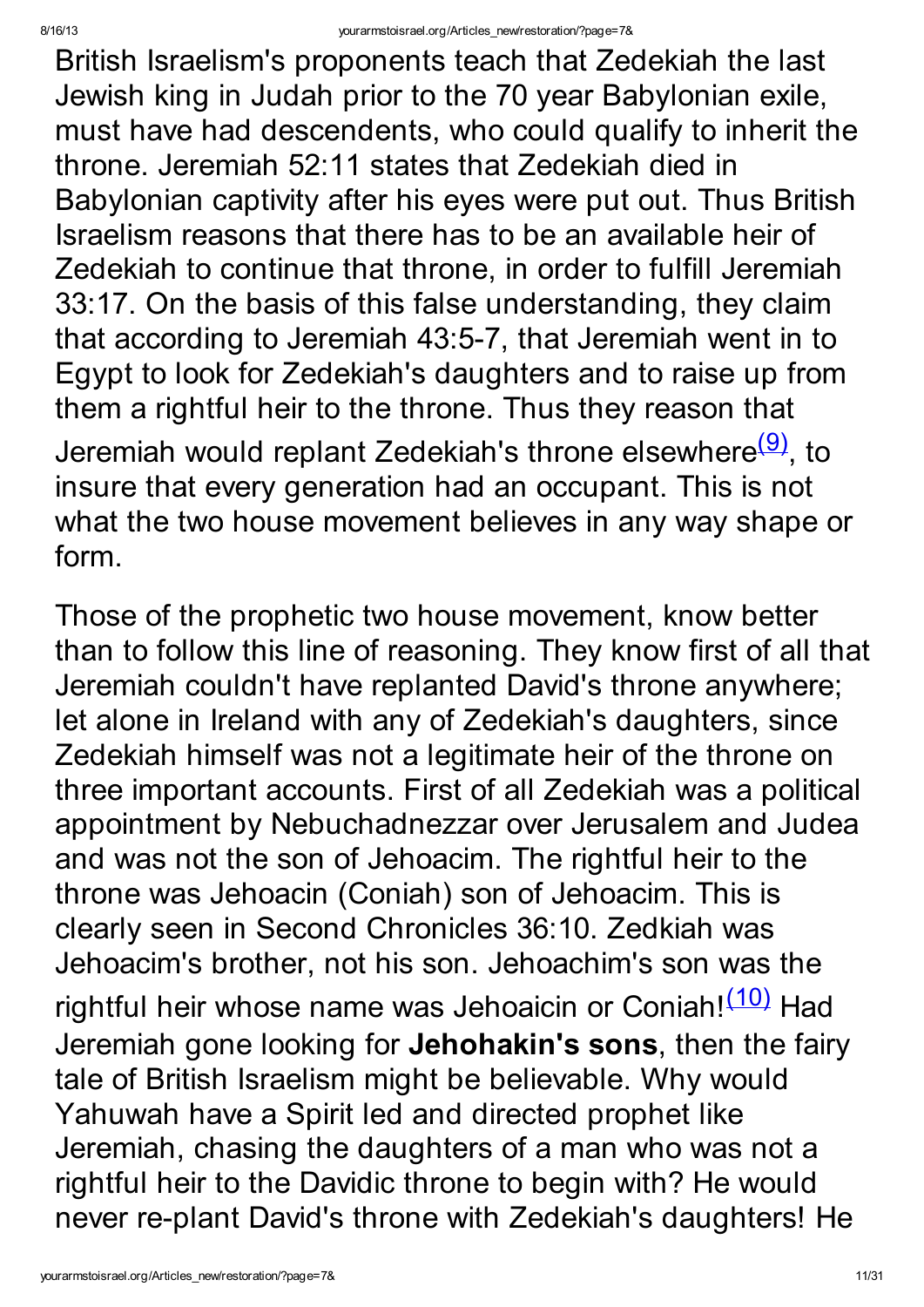knew full well that the true heir of Jehoacim was Jehoaicin (Coniah), not Zedekiah, who was the brother of deposed King Jehoacim. No record has been found, verifying that Jeremiah went looking for Jehoacin's sons either and with good reason. In Jeremiah 22:verses 24-30, Yahuwah places an irreversible eternal generational curse, upon the seed or lineage of Coniah son of Jehoacim (Jehoacin is also known as Coniah or Jeconiah). Therefore no descendent of Coniah, could ever sit on the throne of David legally. He would be childless, in the sense that none of his children (due to the generational curse on his descendants) could ever enjoy the blessings of sitting on David's throne. We know that Jeconiah did beget Salathiel, but that was after the curse on the Davidic monarchy of Coniah's lineage and thus rendered all his offspring ineligible! Israel had no monarch on the throne of David, from the time of Jehoacin (Coniah) until the virgin birth of Yahshua.

The correct understanding of Jeremiah 33:17, is that David shall never want a man (candidate) to sit on the throne. In every generation there will be a candidate, who is eligible and available from the royal House of David to occupy the throne. However due to the everlasting curse on the lineage, every generation will see that candidate fail to ascend to the throne! Thus from Coniah until the coming of Messiah, the throne was ordained to exist without an occupant! Candidates not withstanding! In Jeremiah 22:4-30, Yahuwah in the simplest childlike language ends the mortal Davidic monarchy by this curse! Thus even if Zedekiah was Jehoacian's rightful heir, or even his direct physical son or grandson (which British Israelism tries to prove by splicing and pasting of two different genealogies), he could not legally inherit the throne. Therefore we have two strikes against Zedekiah being a rightful heir. The third, final and most convincing strike against Zedekiah and his offspring is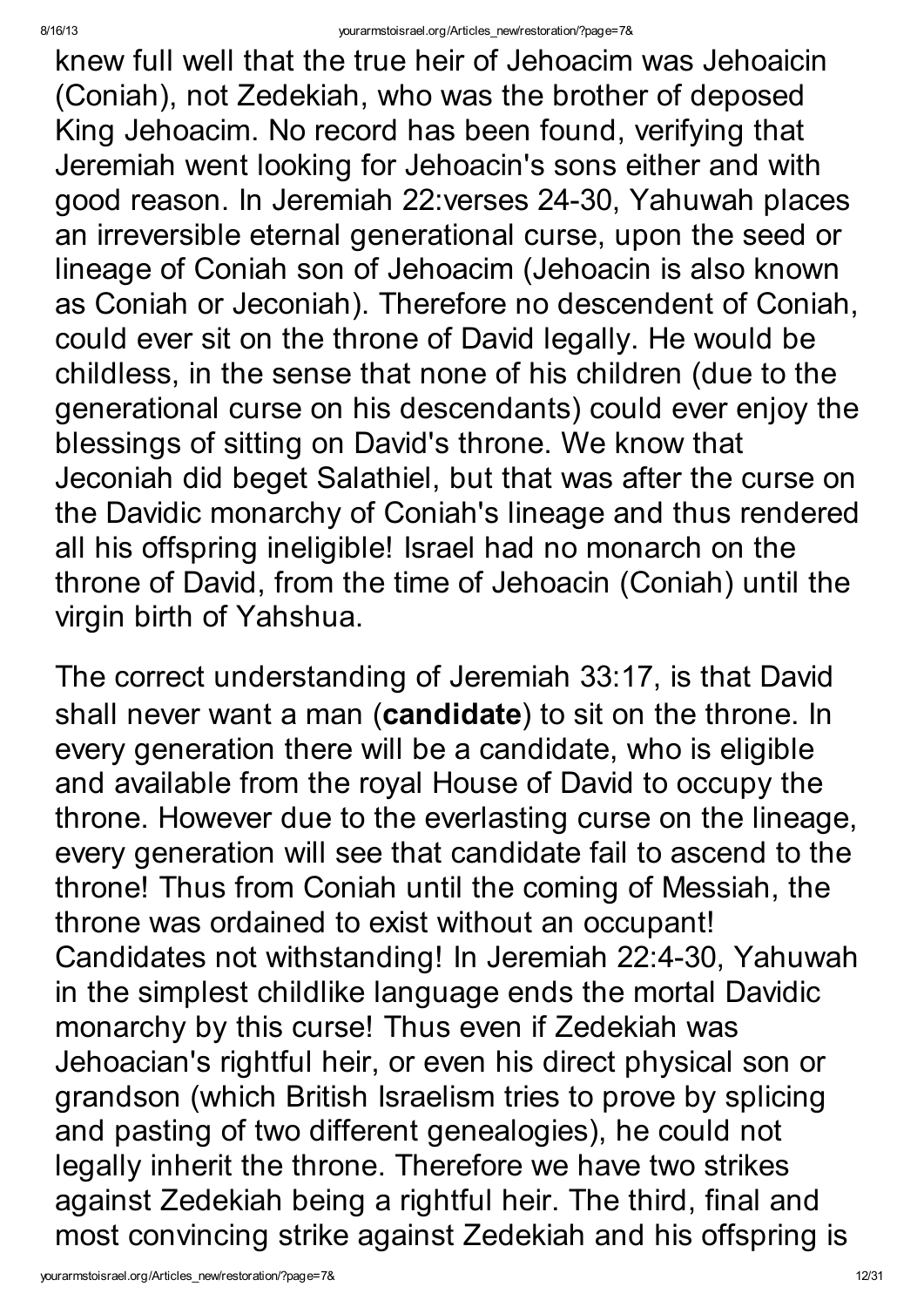found in Ezekial: 21:25-27. Here Yahuwah Himself removes Zedekiah, from Nebuchadnezzar's puppet throne! Thus Zedekiah and his offspring are divinely divested of any further claim to the Davidic throne! In verse 25 of Ezekial 21, Yahuwah calls Zedekiah THE WRONG LEADER, OR THE WICKED PRINCE OF ISRAEL! THAT IN ITSELF IS YAHUWAH'S RECOGNITION OF ZEDKIAH, AS SITTING ON THE THRONE OF NEBUCHADNEZZAR AND NOT OF DAVID'S. HE CANNOT SIT ON DAVID'S THRONE, SINCE HE IS THE WRONG ONE AND NOT THE HOLY ONE! THE CONIAH CURSE WOULD SECURE THE HOLY ONE OF ISRAEL, AS THE NEXT LITERAL OCCUPANT! But it doesn't end there. In verse 26 of Ezekial: 21 Yahuwah instructed Ezekial to remove Zedekiah's crown and kingly turban of authority, thereby humbling him off of the throne. Zedekiah is the exalted illegal occupant of David's throne that Ezekial is told is being humbled. The exaltation of the humble or Humble One, is a plain Messianic reference to the exalting of the humble suffering servant Messiah, who would become the FIRST LEGAL OCCUPANT OF DAVID'S THRONE AFTER Jehoacin. Our Master Yahshua would also become its final occupant commencing with His first advent, not with His second advent as British Israelism claims! The pronouncement of Luke 1:32-33 given with a direct connection to His virgin birth in Bethlehem's manger, states that He will sit on that Davidic throne, ruling the House of Jacob (12 tribes) forever. Clearly then His reign over Jacob's children began with His birth, not with His promised return!

Then in Ezekial 21:27 for emphatic emphasis, Yahuwah declares three times "overturn, overturn, I will overturn" , meaning I am permanently ending any and all occupants from trying to seat themselves on David's throne, as did the illegal wrong prince Zedekiah. Furthermore Yahuwah states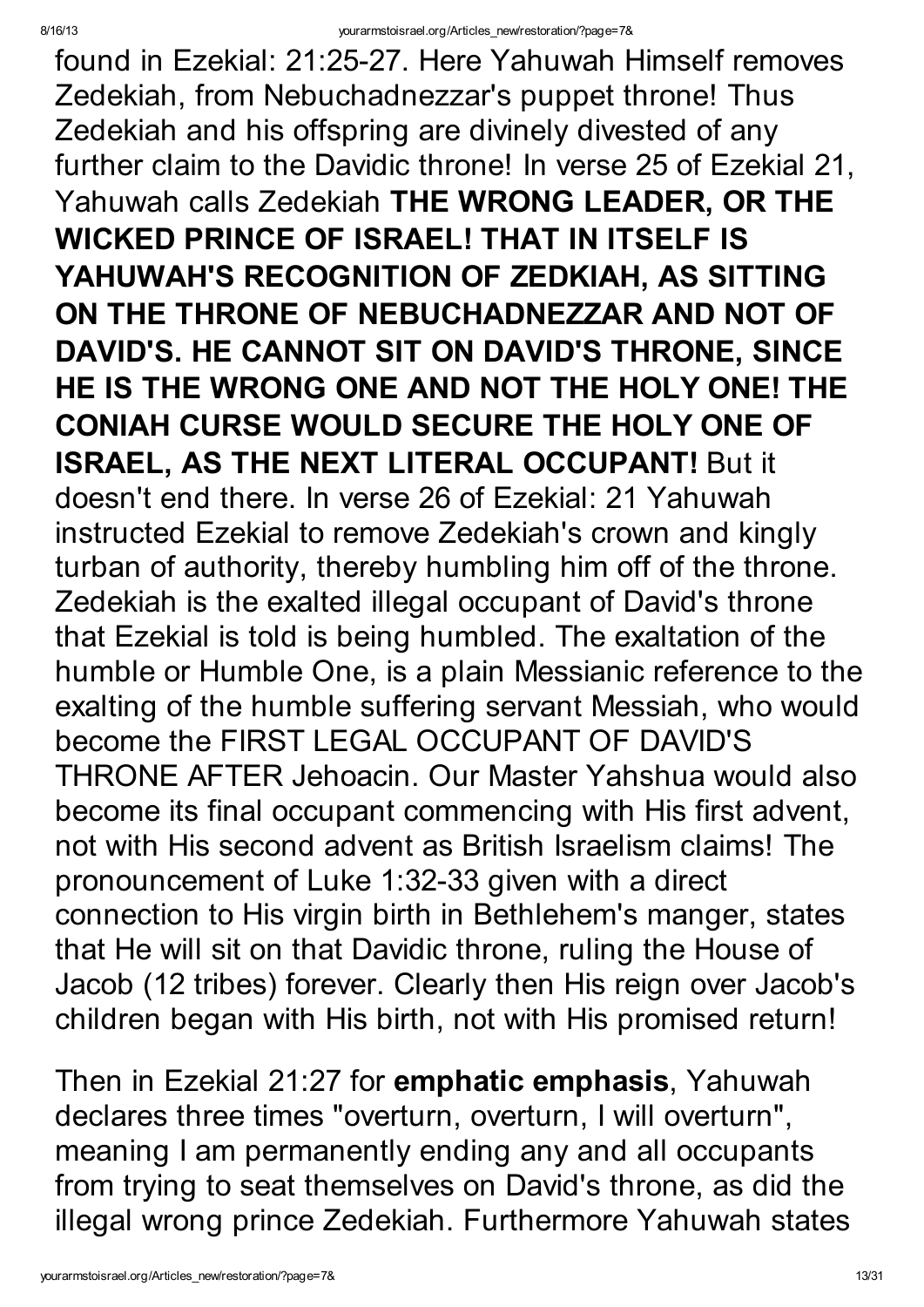that this overturning will be so thorough, that no mortal man will be able to reestablish the throne, until the coming of Messiah Yahshua or the One to whom it rightly belongs. To Him alone Yahuwah will give it! This pronouncement in Ezekial 21:27, is in stark contrast to the illegal wrong one Zedekaih, who will one day be replaced by the Right One, Messiah the humbled<sup>[\(11\)](http://yourarmstoisrael.org/Articles_new/restoration/?page=7&#N_11_)</sup> coming One, to whom the everlasting eternal throne of David will always belong! This is the plain and simple teaching of scripture, as well as the plain and simple teaching of the glorious two house restoration movement of Israel.

British Israelism in addition to changing biblical genealogies, takes their fairly tale version of David's throne even further. Zedekiah's daughter had gone into Egypt and thus placed herself under divine punishment not blessing. [\(12\)](http://yourarmstoisrael.org/Articles_new/restoration/?page=7&#N_12_) British Israelism teaches that the small number who escaped Egypt in Jeremiah 44: 28, included the royal seed of Zedekiah's daughters. As shown previously the daughters were not royal in any way, rather they were under a double curse as the inheritors of the generational pronouncement of Jeremiah 22:24-30, as well as the disobedient act of fleeing into Egypt, which was contrary to Yahuwah's orders. Therefore Jeremiah being Spirit led and filled, would never attempt a rescue of the royal seed from Egypt, since they were not royal seed to begin with! Rather Jeremiah's mission in Egypt, was to proclaim divine displeasure and warning to the Judahites, who had taken refuge in Egypt, instead of peacefully surrendering and having their lives spared, as Yahuwah had pleaded with them to do, through Jeremiah.

British Israelism's fairly tale of David's throne being replanted in London continues as follows: Around 580 BCE, Jeremiah the prophet shows up in Ireland with Tea Tephi Zedekiah's royal daughter, Jacob's so called Pillar Stone, David's Harp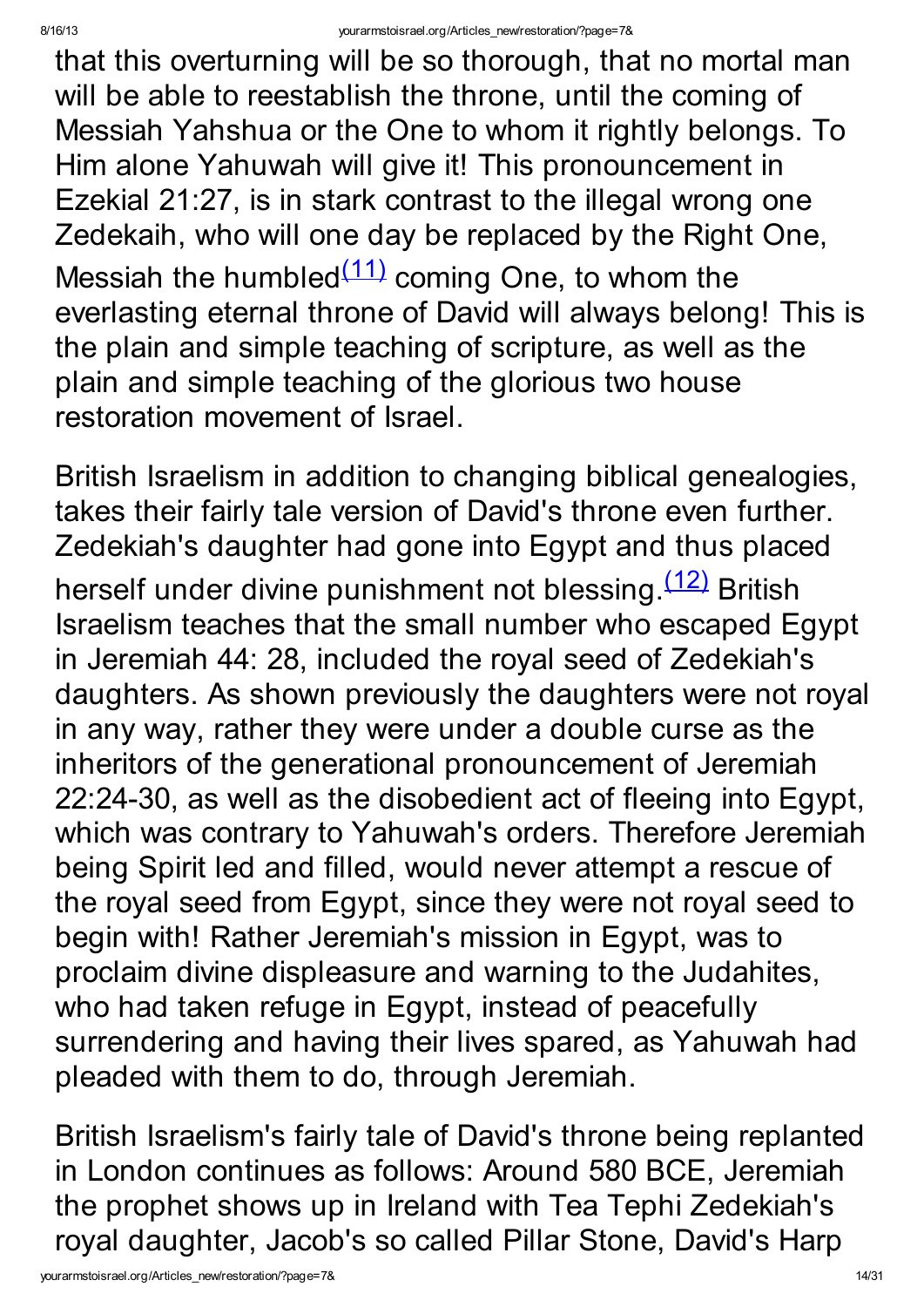and a scribe named Simon Breach, who is supposed to represent Baruch the scribe. In Irish legend, this old man from the east is called Olam Fodlah. According to this fairy tale, Tea Tephi marries a Judahite Irish king named King Eochaidh atop this stone, thus completing Jeremiah's mission of replanting the throne of David in Ireland. The supposed coronation ceremony took place atop this stone (also known as Lia Fail), after Judah was banished from Israel. Archeology paints a different picture of Lia Fail's origin. The Lia Fail never accompanied Tea Tephi from Egypt, rather its color and makeup have most experts believing that is of Scottish origin! [\(13\)](http://yourarmstoisrael.org/Articles_new/restoration/?page=7&#N_13_)

Thus through the supposed marriage of Tea Tephi to a Jewish Irish king (atop the Lia Fail), whose ancestors had lived in Ireland via Spain, for about 500 years before Jeremiah supposedly arrived. Thus the legend goes, Yahuwah reunited the Phares line of kings represented by Tea Tephi, with the Zarah line of Judah represented by the Irish king Eochaidh. The resulting reunited and replanted throne in Ireland is thus believed to be David's throne, now uniting both the Phares and Zarah lines of royalty of Judah in Ireland. This action by Jeremiah supposedly preserved the throne in safety, away from conquest and the strife of Nebuchadnezzaer and the upheaval of the 70 years of exile. This fairy tale goes on to say that later the throne was taken to Scotland and later to London in around 1296 AD, thus fulfilling British Israrelism's perversion of the three literal overturns, they claim was prophesied in Ezekial 21:25-27. When understood properly the three overturns mentioned in Ezekial 21, cannot possibly refer to the supposed three transference's of the Lia Fail under the coronation seat from Jerusalem to Ireland, from Ireland to Scotland and from Scotland to London, where it said to remain preserved until Yahshua returns. This three overturn invention was finally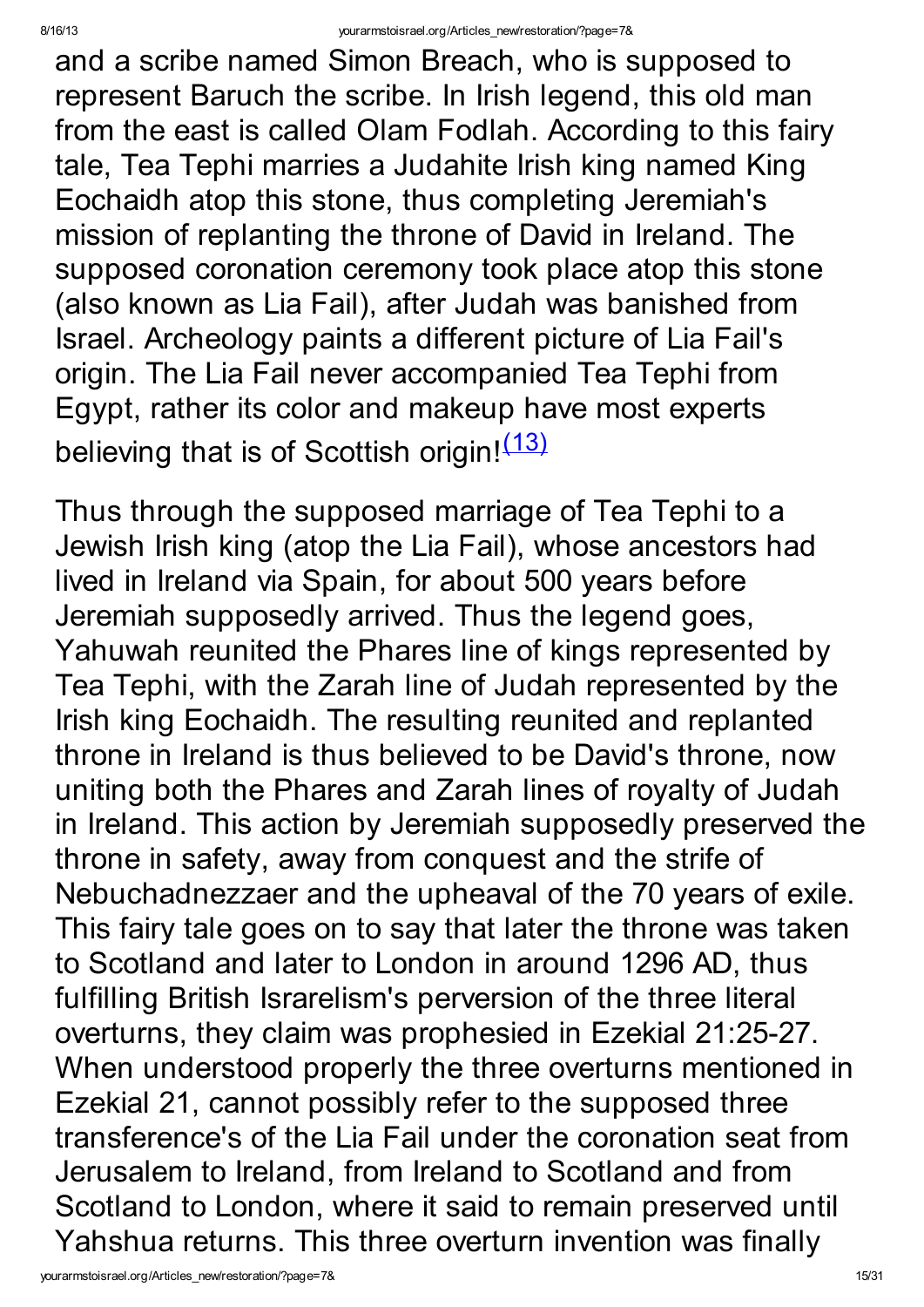laid to rest, when former British Prime Minister John Major, returned the Lia Fail to Scotland in 1996, thus accounting for a sum total of four overturns! With one political decision, Major destroyed one of the basic tenants of Anglo-Israelism forever. It was a "Major" decision. Pun intended!! At a special ceremony former Prime Minister Major said, "I believe that on this, the 700<sup>th</sup> anniversary of its removal from Scotland, it is appropriate to return it (Lia Fail), to its historic homeland!"<sup>[\(14\)](http://yourarmstoisrael.org/Articles_new/restoration/?page=7&#N_14_)</sup>

Thus even from a practical historical view, it cannot be argued that David's throne is in London anymore. This fourth overturn has left defenders of this venomous anti-Jewish teaching, hard pressed for answers within their rapidly dwindling ranks. The British Israel fantasy, in it's most basic format, is a series of cerebral hallucinations, accompanied by malfunctions of logic, amongst a people who thrive on wishful thinking! The three-overturn pronouncement taken at face value, shows Yahuwah's utter disgust with Zedekiah and his evil reign! Through this pronouncement, Yahuwah makes sure that no one will be able to ever practice Zedekiah's evil by supposing to be on David's throne, until Yahshua the Rightful One comes. When He came at His first advent, never again from that time forward would the throne be overturned, since according to Luke 1:32-33, He will reign and occupy that throne forever. Forever means forever!

Despite the intensive historical excavations in search of verifiable facts to collaborate the Tea Tephi nonsense, there is not a single shred of verifiable and reliable historical evidence, that Jeremiah was ever in Ireland, let alone with Zedekiah's daughter a twice cursed false heiress to the throne. In all of Irish history, including the highly reliable "Irish Antiquities" a well respected resource there is not one mention of any such traveling party arriving from the east.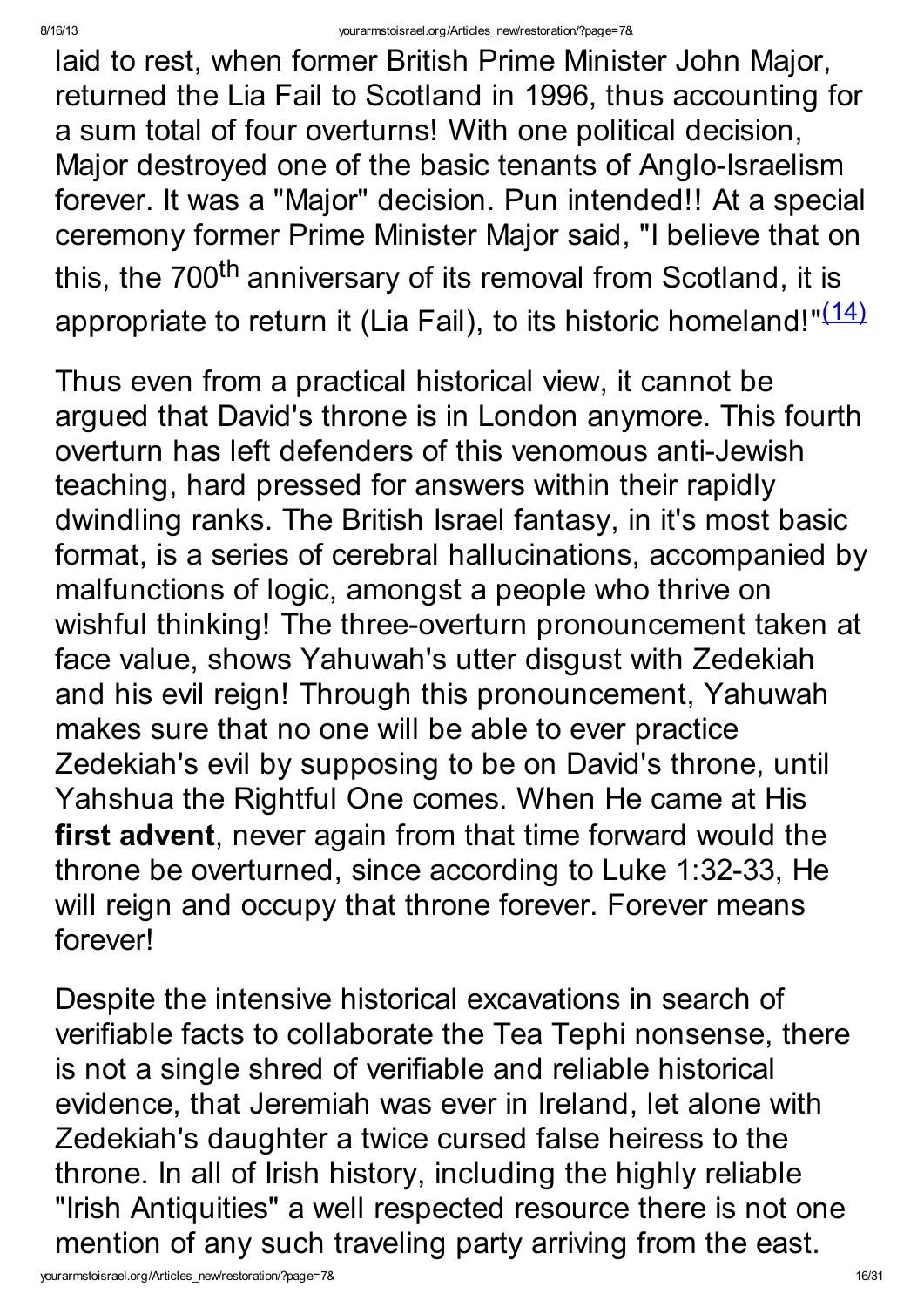Had their been a viable shred of historical evidence to grab hold of, British Israelites would have done so by now, don't you think? Only in Irish legend is this fairly tale recited by schoolchildren. It is useful to remember that most of these well-known legends were written after 600 AD, a thousand years after the purported events of Jeremiah's arrival with Tea Tephi. According to Christian historian Nick Greer "When reading Anglo-Israelite literature, one notices that it generally depends on folklore, legends, quasi historical genealogies and dubious etymologies."<sup>[\(15\)](http://yourarmstoisrael.org/Articles_new/restoration/?page=7&#N_15_)</sup> It is on this sinking sand that British Israelism stakes its veracity.

As a matter of biblical record those who escaped punishment in Egypt did not go to Ireland. Rather scripture states that they returned to Judah!<sup>[\(16\)](http://yourarmstoisrael.org/Articles_new/restoration/?page=7&#N_16_)</sup> The scripture is deafly silent about a trip to Ireland. We must be likewise. What is attainable from scripture is that the throne was never moved from Jerusalem to three other locations, rather that is was purposely kept vacant (from Coniah to Messiah), reserved for the Rightful One.

Hosea 3:4-5 completely nullifies British Israelism's claims that every generation has to have a Davidic Judahite ruling and sitting on the throne of David (in order for it to even exist), ruling the House of Ephraim. Hosea 3:4-5 proclaims the historical fact, that the children of Israel or all 12 tribes including Ephraimites, would be without any king for MANY DAYS. This condition of the empty throne would end according to verse 5 of Hosea 3, in the latter days of this age, or at the end of the Olam Hazeh. Only through teshuvah and repentance towards Yahuwah, would He allow the children of Israel to have a Davidic king, IN THE LATTER DAYS. The latter days began with Yahshua's first advent and will soon end with the coming of the atid lavoh or millennial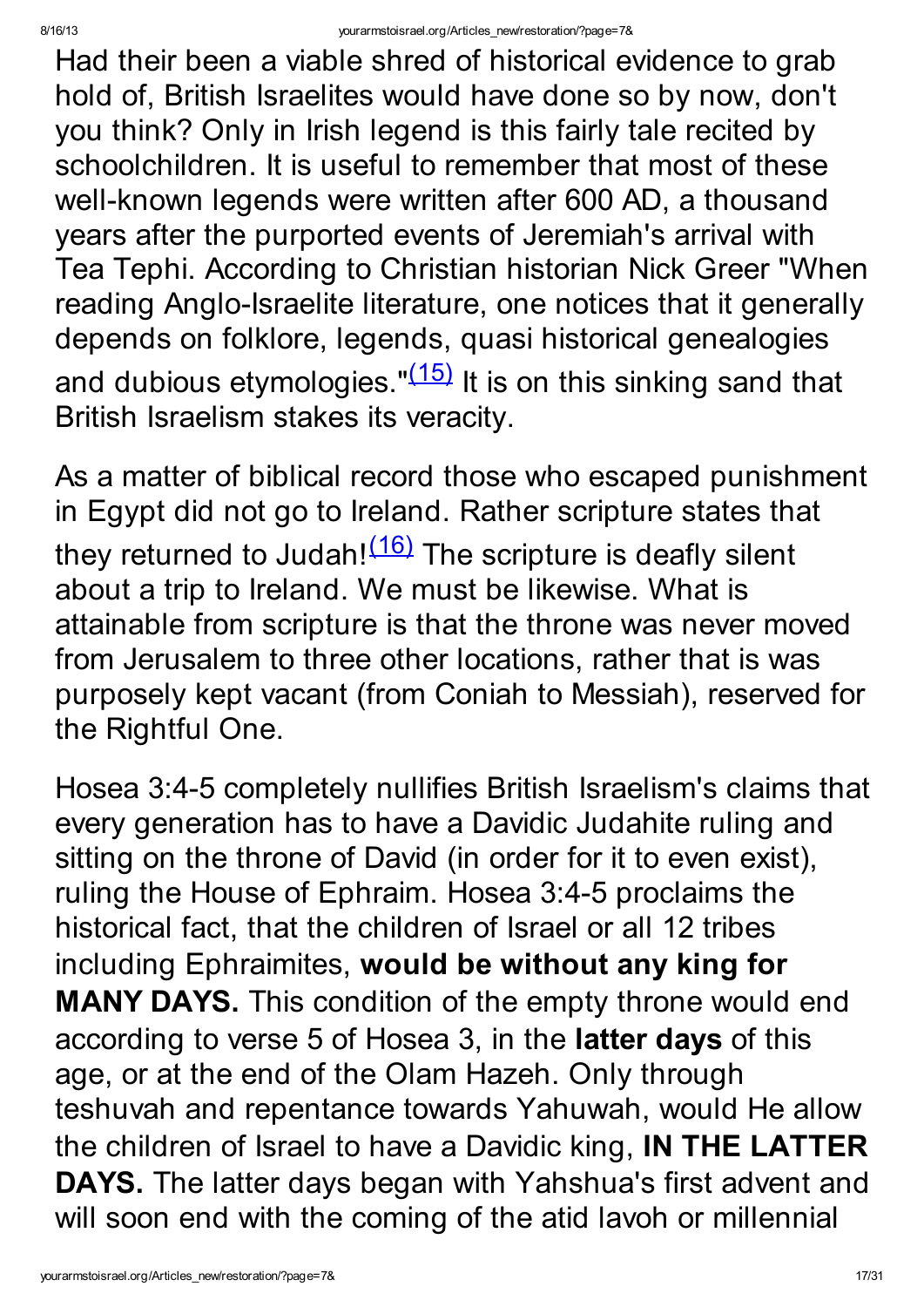age, started by His second advent. Thus from Coniah in circa 600 BCE, until Israel's next legitimate heir, would be about 600 years. This obviously would block Zedekiah's supposed ascension to the Davidic throne. Teshuvah towards, by and through the Greater David (Yahshua), will result in the children of Israel (all 12 tribes) ending many long days (600 years) without a Davidic king. British Israelism continues to hold fast to the false notion, that for those 600 years plus the last 2000 years, the occupant of the throne has been seated in Europe. Scripture teaches that for 600 years, the children of Israel will be without a Davidic king, until He whose right it is comes, according to Ezekial 21:27. This legal one or Holy One will not allow anyone else on the throne after He comes! He will sit on it Himself as Emmanu-El, forever and forever.

Further assurance of Yahshua's abiding permanence upon the throne, saw Him removing it from the realm of the earthly Jerusalem, to the heavenly Jerusalem above, which is free from other claimants and where He sits as undisputed, uncontested Lamb upon the throne. Thus in heaven today you will find David's throne, with the Lamb of Yahuwah, forever more upon it. You will not find it London with Queen Elizabeth on it. It has been removed to heaven for preservation and safekeeping from various religionists, who would seek to abuse the visibly empty throne, to their own personal advantage, enrichment or agenda. The throne of David rests planted in the third of the three heavens (out of S.A.-Tan's reach), by the Heavenly Father and not by Jeremiah, according to Psalm 110:1 and numerous other passages in the Book of Hebrews. In the heavens no mortal man can touch the throne or even see it, until Yahuwah Himself decides the right time for it to return to Jerusalem! Not London!

When Yahshua returns to Jerusalem $(17)$  as King of Kings,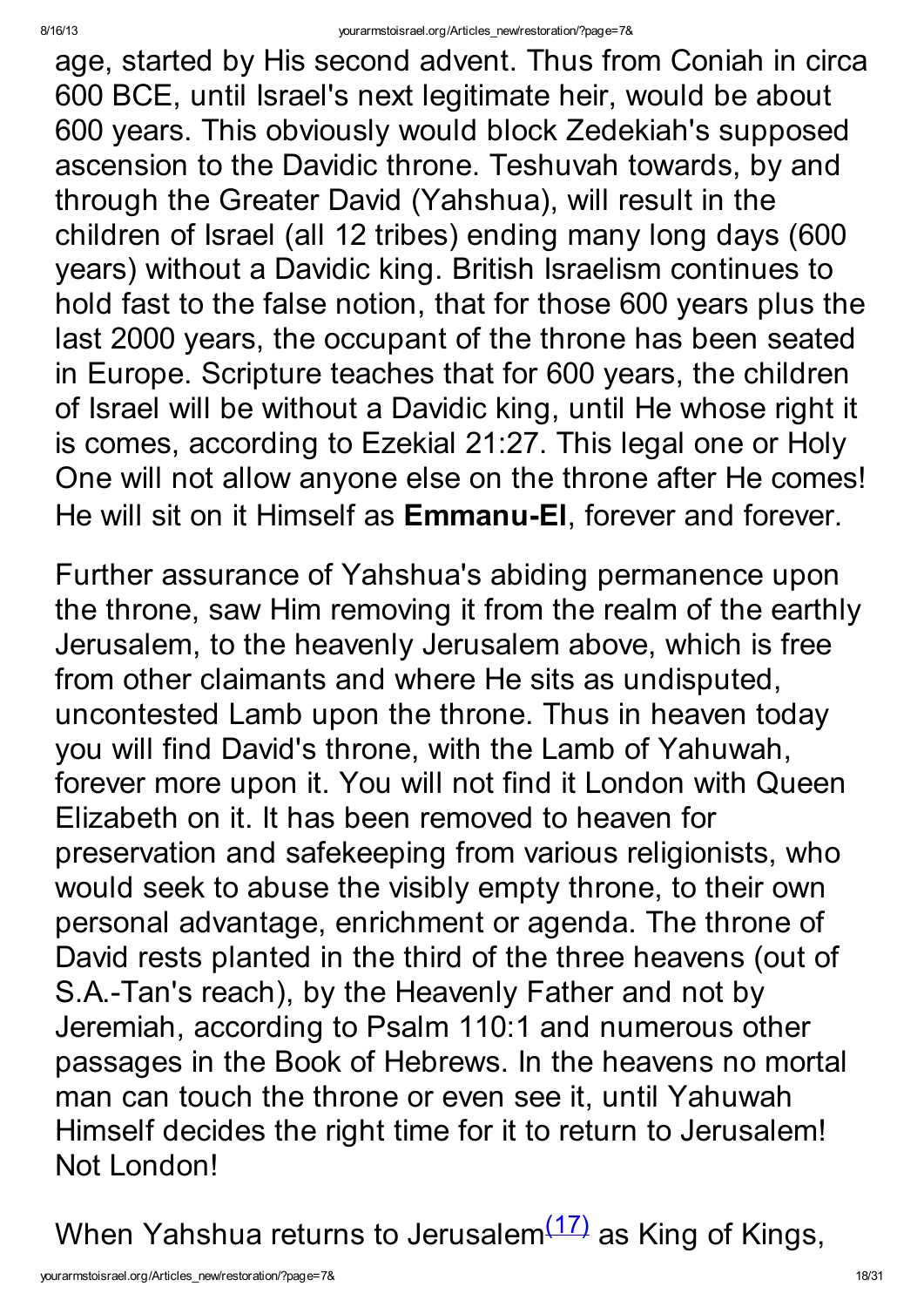the throne will be with Him as it goes wherever He goes. Upon His return to Jerusalem at the Mt. of Olives, He will visibly set it up again in Jerusalem on the Temple Mount, from whence it originally came. Yahuwah in His infinite wisdom has protected the throne, by placing it out of the reach of all those like the British Israelites. Many other groups like the Rastafarians, who have attempted to place Hilie Selasis on the throne via their theology, have thus been thwarted as well. No flesh and blood can share in and thus steal His glory! His throne has been placed out of reach from all, other than born again Israelites and Gerim individuals from all nations and tongues that walk by faith and not by sight.

According to Acts 15:16 Yahshua has been rebuilding His Tabernacle of David on earth from heaven and will reset it up visibly on the earth in it's is full and completed form, at His return, when Satan will be bound a thousand years.<sup>[\(18\)](http://yourarmstoisrael.org/Articles_new/restoration/?page=7&#N_18_)</sup> If Great Britain and the USA are exclusively Ephraim and Manassah, why don't these two nations seek Yahuwah, as prophesied that all Israel would in the latter days?<sup>[\(19\)](http://yourarmstoisrael.org/Articles_new/restoration/?page=7&#N_19_)</sup> Why do these two nations lead the globe in the production and distribution of all kinds of ungodly materials, along with the accompaniment of unclean spirits?

Instead both these nations are moving further and further away from Yahuwah, not returning to Him. Thus there must be other Ephraimite and Judahite individuals, outside these two nations, that are returning to Yahuwah and to righteousness through His Son, in order that the Hosea chapter 3 prophecy be fulfilled. We know this to be the case in the individual Jewish and non-Jewish believers who are born again and join David's Tabernacle. The Hosea 3:4-5 passage reveals, that in the latter days the lost sheep of both the Houses of Israel will as individuals (not as the two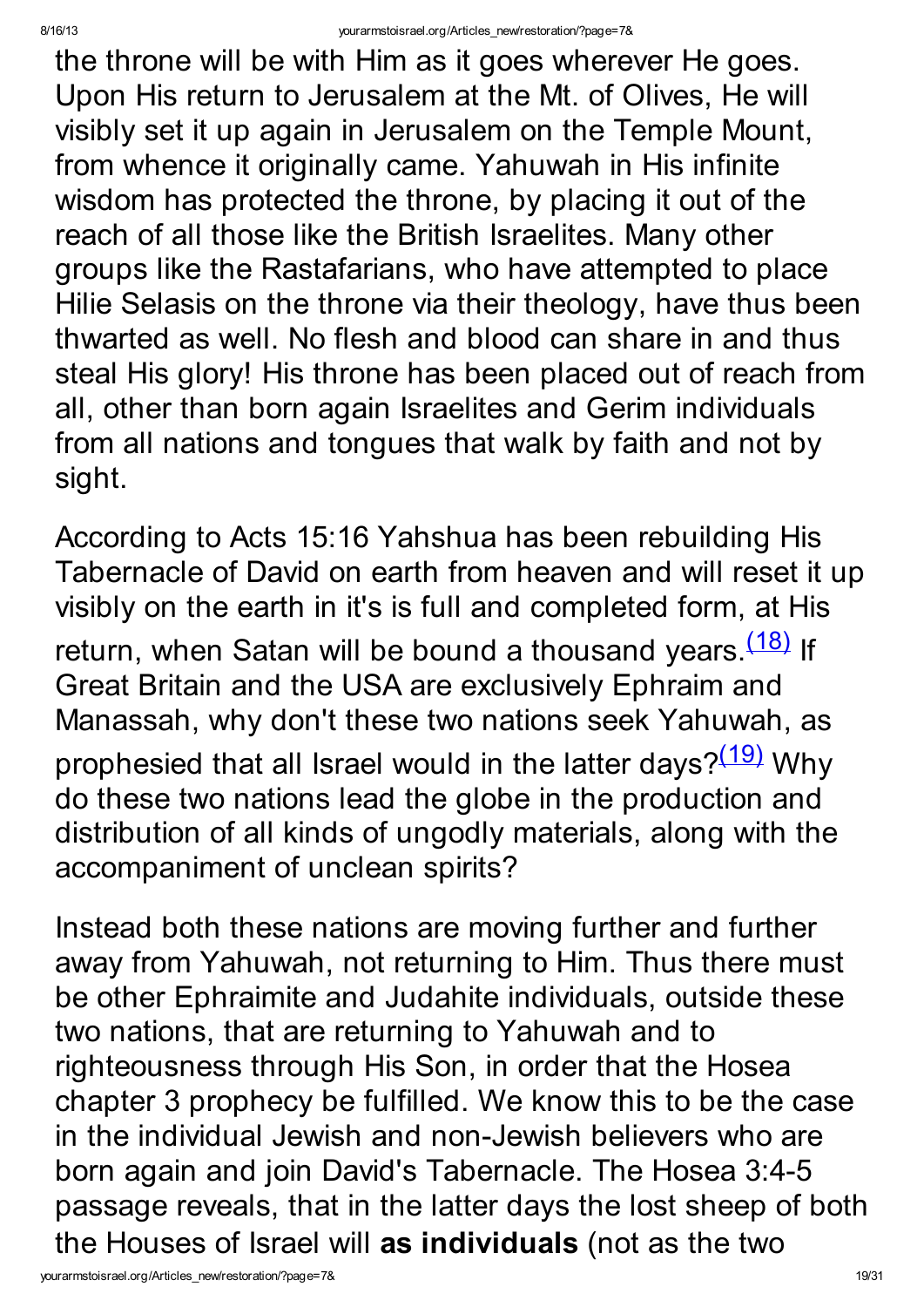nations of Britain and USA), return in repentance and teshuvah from global Diaspora.

This is not to contradict earlier writings, where we used many ancient and modern Jewish sources to reveal that both Great Britain and especially the USA, <sup>[\(20\)](http://yourarmstoisrael.org/Articles_new/restoration/?page=7&#N_20_)</sup> both contain multitudes of vast Israelite populations from both houses. Thus the migration patterns of the ten tribes as well as Judah in Diaspora, were biblically and historically verified and easily traced.<sup>[\(21\)](http://yourarmstoisrael.org/Articles_new/restoration/?page=7&#N_21_)</sup> Yet the same cannot be said regarding the supposed tracing and replanting of the Davidic throne in Ireland by Jeremiah the prophet, thus debunking a major pillar of Anglo-Israelite theology!

Messianic Nazarene Yisraelites are able to accept the westward migration patterns as taught by some British Israelites as factual, since our confirmation sources are Jewish and historical. We cannot however condone Anglo-Israel's other teachings, because of other numerous problematic areas outlined earlier. Yet there are those who ignorantly and often willingly accuse Messianic Nazarene Yisrael theology of being a synonymous carbon copy, to that of British Israelism. That is a most absurd accusation, since all Messianic Nazarene Yisraelites love their Jewish brethren and are willing to stand with them in life and in death. Messianic Nazarene Yisraelites by definition have placed Yahshua on the throne of David, in both a historical and in a personal and spiritual relationship. Not a single Messianic Nazarene Yisraelite would ever dream of even suggesting that somehow Yahshua is not on David's throne, but that Elizabeth is.

I caution all those, who use this sole jointly held belief of British Israel and two house theology, on this one single issue of the verifiable historical migratory patterns of the ten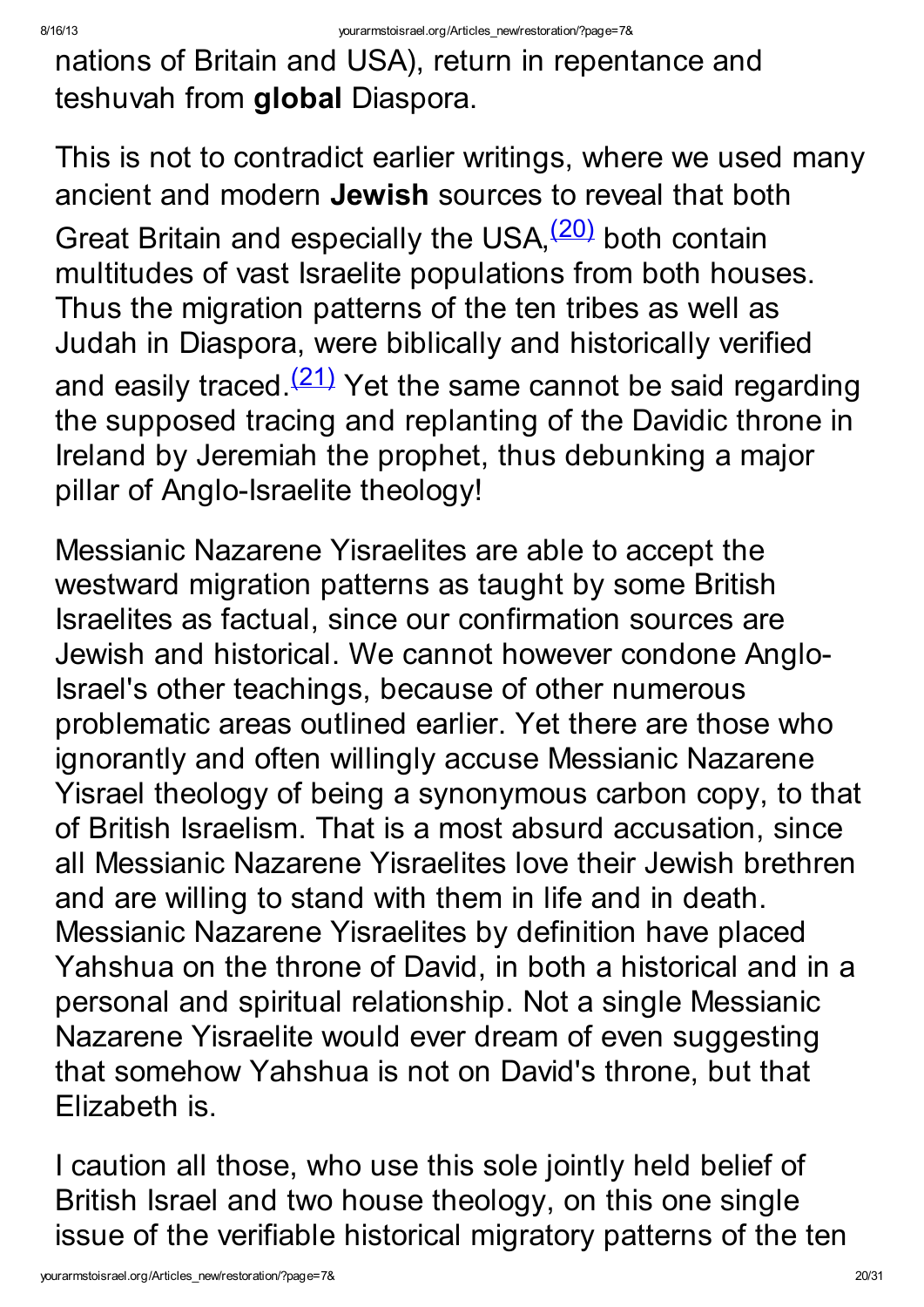tribes, as some kind of two house endorsement of Anglo-Israel's theology, to discontinue their Lashon Harah (evil tongue)! Their white papers have become instruments of unrighteousness and slander. They have need of repentance in a spirit of meekness. These messengers have purposely misrepresented two house theology, to make them appear to be carbon copies of British Israel's distorted theological views. To broad brush all of Messianic Nazarene Yisrael, by pinning British Israel's anti Semitic heresy and blasphemy on our Torah based Zionistic movement, is to engage in slander. Neither Batya Wootten nor this author has ever once used or desired to use any source or research materials from any British Israelite, to establish two house truth. We not only have refused to do so, but have until now refused to deal with the topic, due to what we thought were the obvious nature of the differences in the movements. Unfortunately due to the devil's success in stirring up the flesh of some our Messianic Jewish and Christian brethren, this clarification is now being presented.

British Israelism also teaches that the Anglo-Saxon white Protestant "Christians" , are the only legitimate Israelites. Yet Messianic Nazarene Yisrael acknowledged that permanent and abiding status in the Commonwealth of Israel, is sealed and ultimately determined by biblical saving faith, not just pedigree. Anglo-Israelism is an outright call to pedigree alone, as the sole basis of acceptance into their teachings. Messianic Nazarene Yisrael recognizes that as a redeemed faith filled remnant of both houses, plus faith filled non Israelites who may not have Israelite pedigree, all make up the Israel of Yahuwah in Galatians 6:16! That Israel is a manifestation of Yahshua's ministry of inclusion not exclusion. British Israelism makes no room in their warped theology for the faith filled Jew, unsaved Jews, or the faith filled non-Israelite. Thus they dismiss as legitimate, two out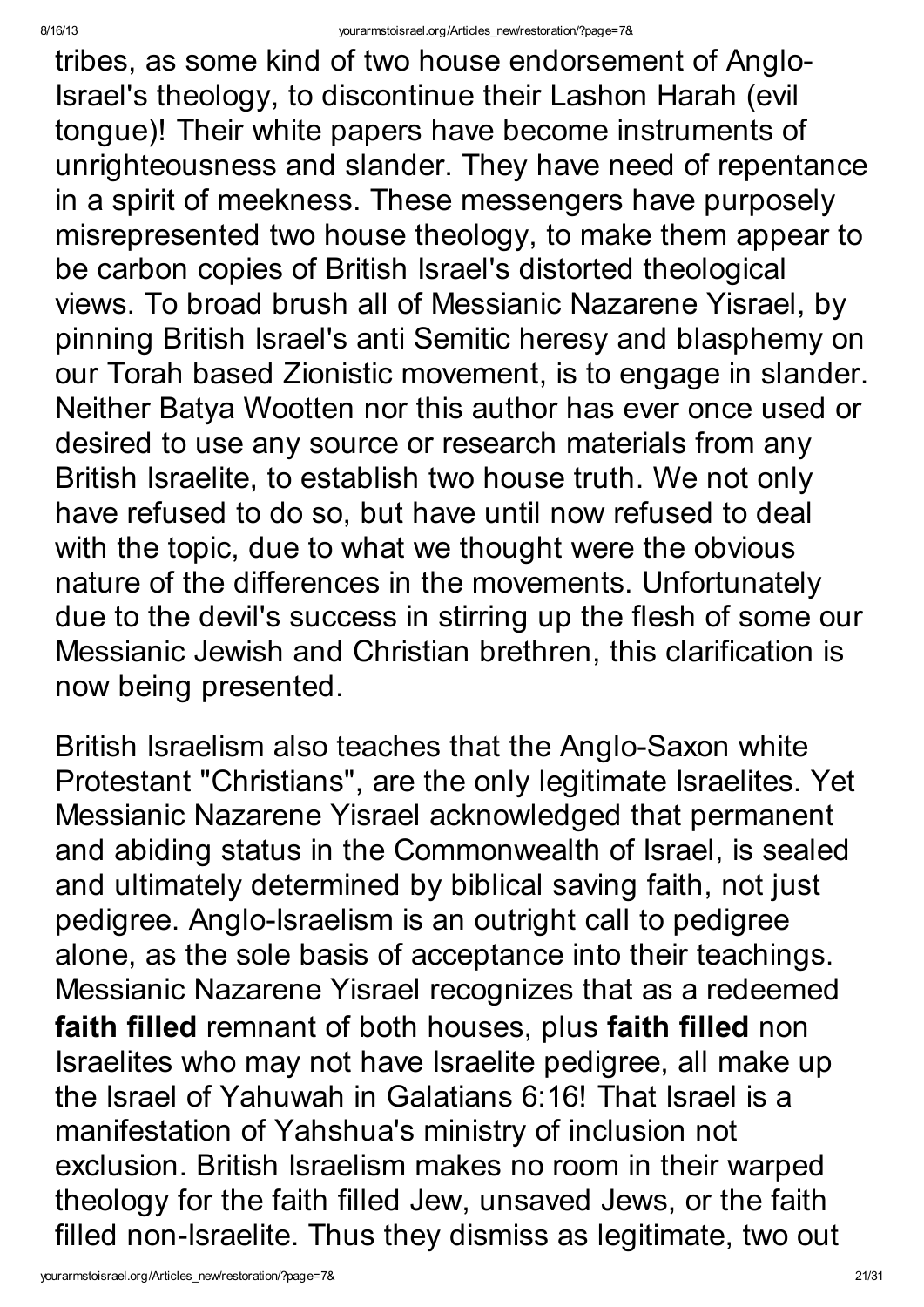of the three people groups, that make up Yahshua's body! This is a glaring difference between the two movements. One group is scriptural and all-inclusive and one unashamedly racist!

British Israelism is also one of the main driving forces behind the King James Only controversy, teaching well meaning Protestants everywhere, that the King James Version is the only reliable English translation. British Israelism has fueled the hatred and intolerance that has led to the burning of other editions of the scriptures in times past. It labels as heretics those who would dare carry or study other bibles for edification or clarification. Where does this arrogance come from? Why from their warped doctrine about the throne of David of course! Since according to their fallacious reasoning the throne of England is David's throne, who better than a descendent of the royal house of David but King James himself, to author a English **authorized** version? The Authorized Version is authorized by British Israelites! British Israel believes that King James, being a direct descendent of David through Zedekiah, was chosen by Yahuwah to produce the gift of an inerrant English translation. Thus anyone who rejected the King James-Davidic Bible, as the only authoritative translation of Yahuwah's Word in the English language, was not subject to David's throne (King James), the Church of England (their perversion of the Jewish Sanhedrin) and the British-Israelite people. Historically the King James Bible became a litmus test, between true Israelites and the imposter "Christ killing Jews" , posing as Israelites. Only true Israelites who were fully submitted to the false throne of David in London and the Church of England, would carry and swear by the King James Bible. Does this sound like the teaching of the two house movement?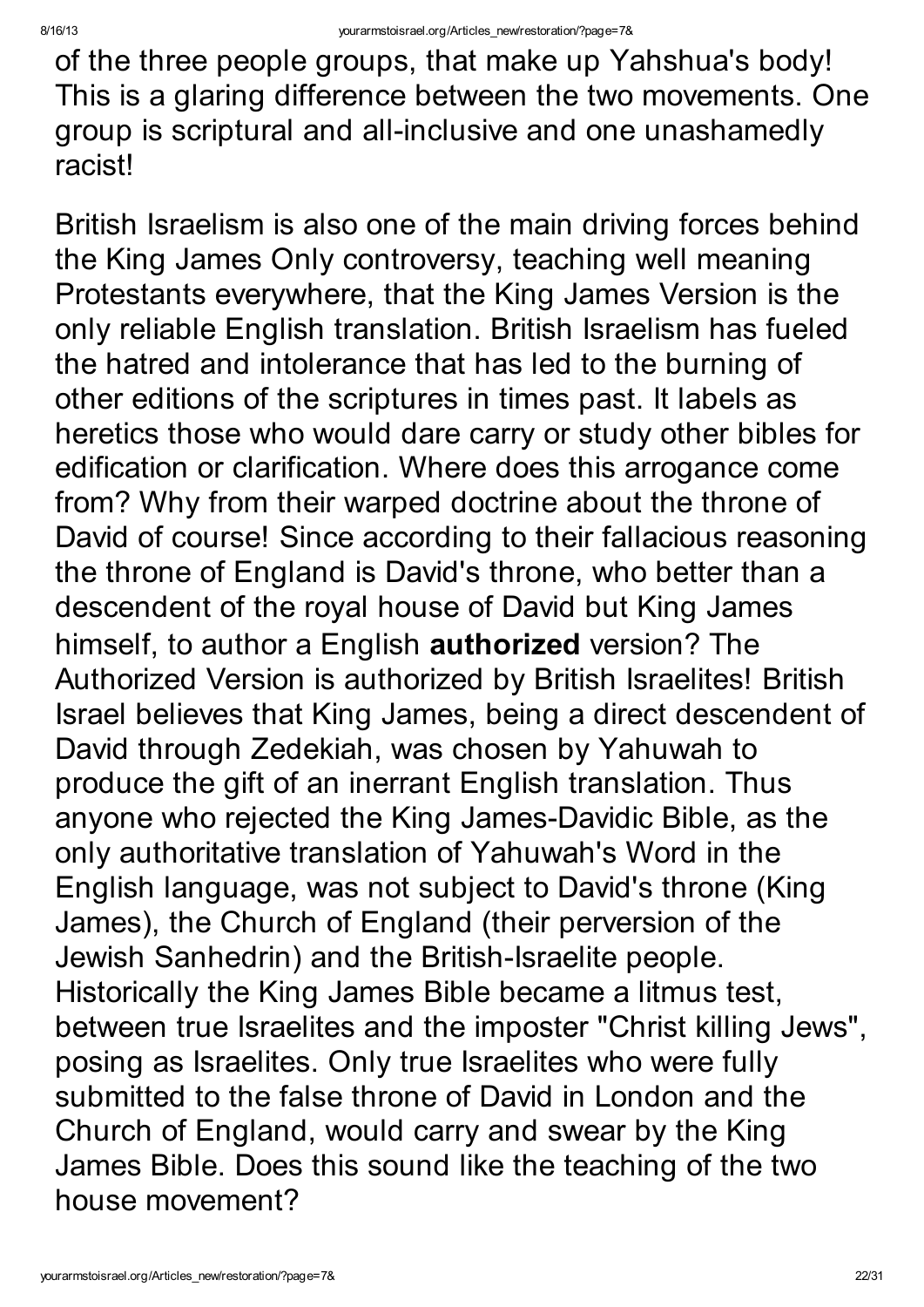In the truthful and pure two house movement one can find all kinds of bibles and all kinds of translations, to fancy all kinds of diverse tastes. Does that sound like two house proponents are really Anglo-Israelites in new costumes? It is time for the critics of two house theology, to stop lying and falsifying their so called white papers and repent before Almighty Yahuwah, for a judgmental and deceitful tongue. The historical truth of the compilation of the King James Bible is quite different than British Israelism pretends it to be. It is based on the Greek New Testament published by Roman Catholic Robert Estenne, (also called Stephanus for short), in 1550. Stephanus's manuscript is based on Byzantine fragments pieced together, none of which predated 1200 AD. This manuscript had the Book Of Revelation in Latin, not Greek. Thus the manuscripts used for production of the King James Bible are fragmented, linguistically mixed and includes forged Roman Catholic additions, such as 1 John 5:7, and other questionable verses like Matthew 28:18-20. These and other King James texts are not found anywhere in any of the older manuscripts, dating as far back as the 5<sup>th</sup> century AD (such as the respected Sinaitic Manuscripts)!

Thus being loyal to the King James Bible only, reveals that British Israelites are actually more loyal to the Roman Catholic Church and her spiritual harlot practices of popery, than to just some supposed London based throne of David. Most British Israelites would likely rollover in their graves, if they discovered the true background of the "original" manuscript, used for their hallowed King Jimmy Bible! A leading Roman Catholic theologian and churchman, who pieced it together! Let these facts stated here serve as a caution to any Messianic Rabbi, who knowingly on one hand gives a new Jewish believer a King James Bible, propagated and distributed originally by Jew haters, then turns right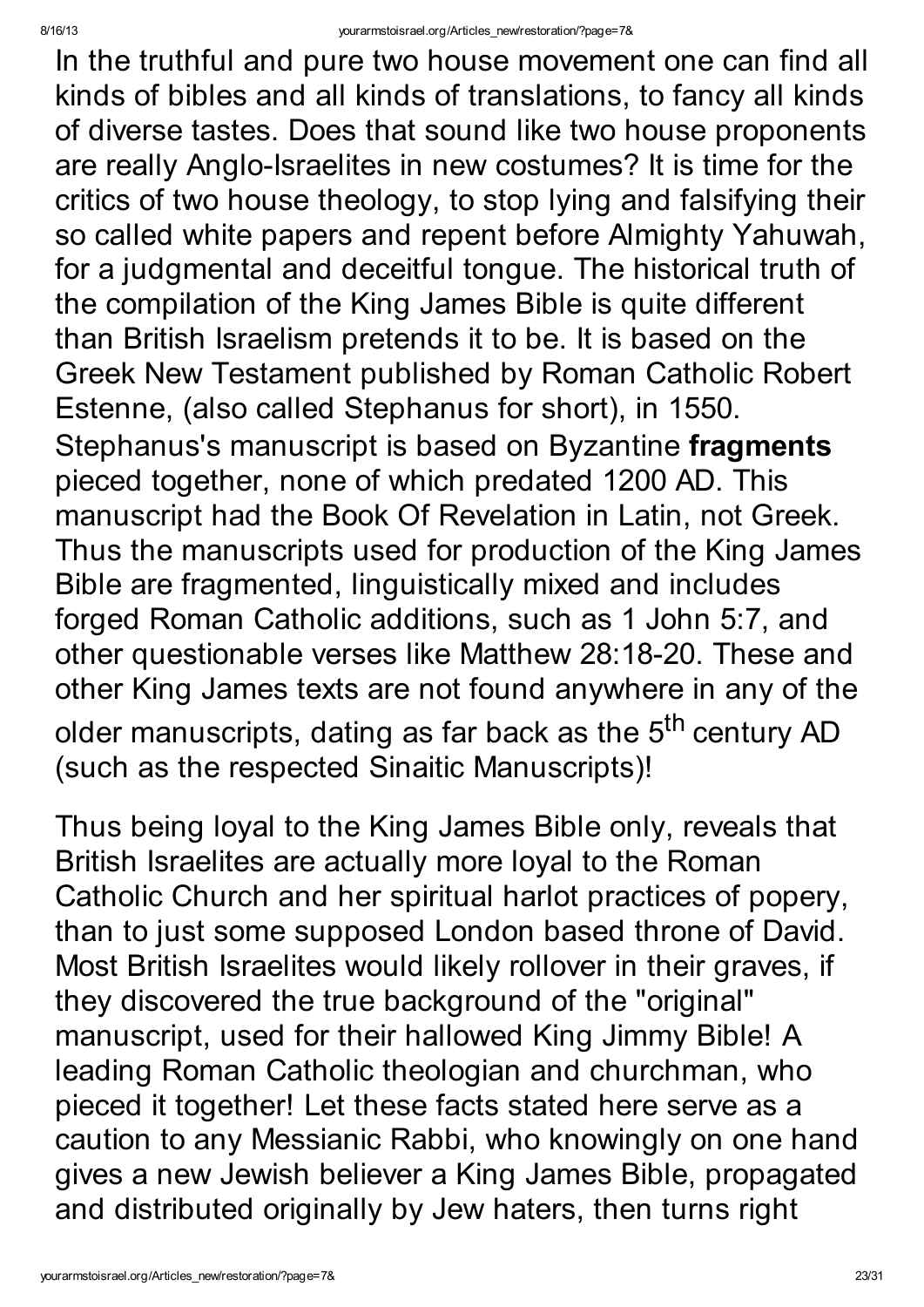around and equates Jewish loving Messianic Nazarene Yisrael with Anglo-Israelism. It is the shepherd's job to know and research these things, so as to protect the sheep from the religious replacement theological wolves that pieced it together. The King James Bible is a legitimate translation, but it is not superior to other translations and carries with it the stigma of an Anglo-Israelite agenda, along with several texts added just 500 years ago! British Israelites and fundamental Christians are also not in any hurry to expose the little known but well documented homosexual and pedophile practices of the same King James!

Historic British colonialism in the 1900's, with its stifling gag on human freedoms, was also a byproduct of a theology that claimed that since Israel was prophesied to be a possessor of the gates of all her enemies, that therefore world domination was their birthright as Joseph. Thus whenever Great Britain flexed its military might in unwarranted fashion by policing the world through imperialism, they would when called to task, merely recite the biblical doctrines of Israel's biblical promised territorial abundance, as they plowed innocent human beings into slavery and bondage. Many in governmental positions of authority used the tenants of British Israelism to justify unbridled colonialism and imperialism. As one British Israelist put it "We must rule all nations, for He who has so decreed says-'For the nation and the kingdom that will not serve thee (Israel-Britain) shall perish, yea those nations shall be utterly wasted'." Henceforth there are no nations, no peoples, but one indivisible will be the world and the world will be one Britain."  $(22)$  Thus the natural racist and colonial aggressive outgrowth of British Israelite theology is global militaristic conquest, since no other nation is even recognized outside of their colonial absorption into Great Britain's rule.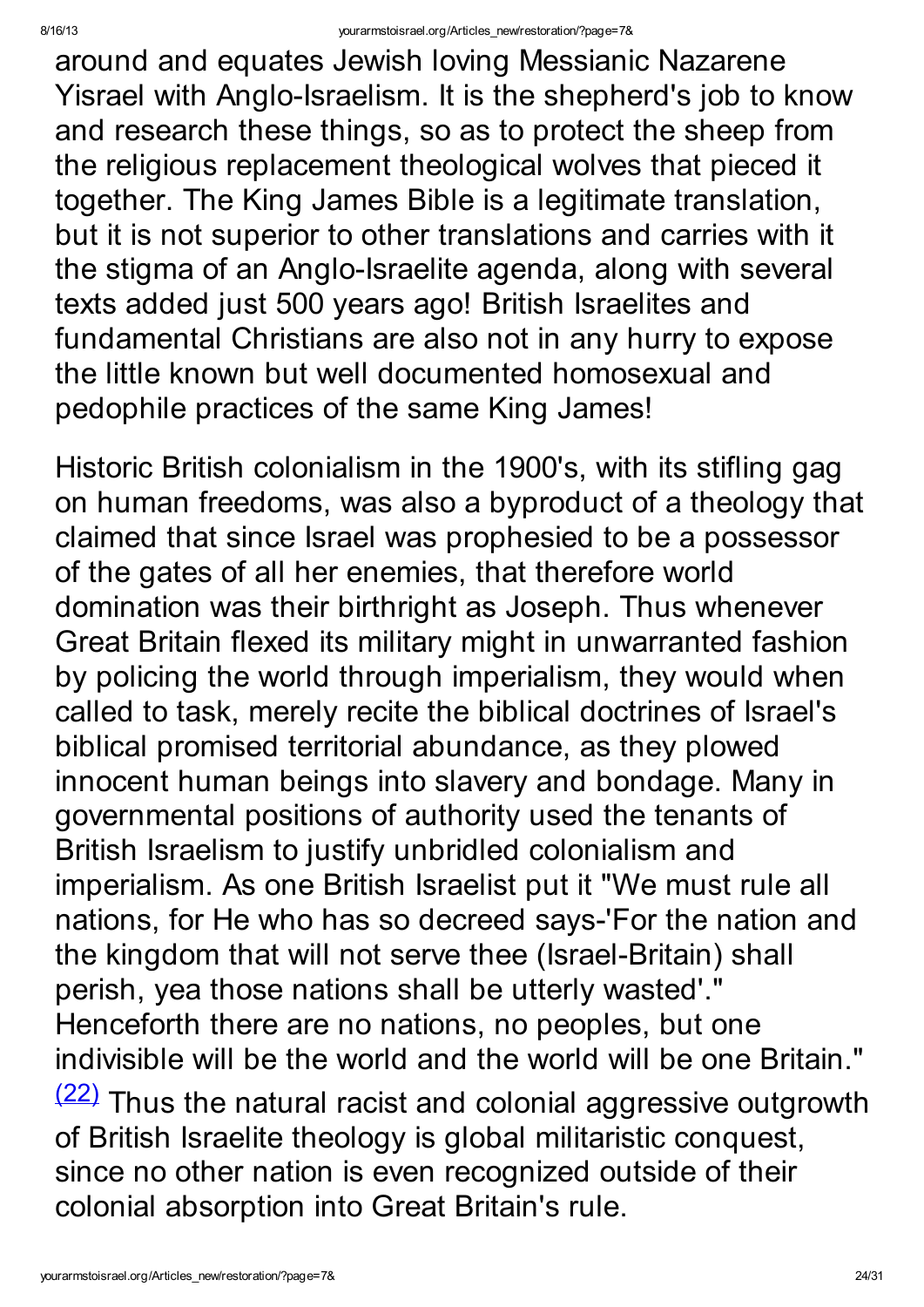Messianic Nazarene Yisrael on the other hand, follows the simple biblical pattern of building Yahshua's Kingdom which is not of this world. Rather it is a Kingdom to be set up via the Great Commission and played out in the millennial age or the Atid Lavoh, the age to come. Messianic Nazarene Yisrael's goals are seeing Yahshua gather and draw Israel by the Ruach (Spirit) and not by might, or power, so as to be a bride prepared for Kingdom duties and assignment. The last thing that Messianic Nazarene Yisrael would be engaged with, is the physical conquering of territory that does not belong to Israel, just for territory's sake. Thus to equate a colonial aggressive theology, with a pacifist one that proclaims Israel's restoration by Yahuwah's Messiah, is blatant slander and nefarious behavior.

British Israelites also have a penchant for date setting. Many falsely claimed that the 1991 Gulf War was the Armageddon of Revelation 16:16 and have in the past set 1917 as the original date for Yahshua's secret return<sup>[\(23\)](http://yourarmstoisrael.org/Articles_new/restoration/?page=7&#N_23_)</sup>. This kind of date setting has even caused leading spokespersons for Anglo-Israelism like Dr. John Matthews in 1945 to refer to Anglo-Israelism **as a theory!<sup>[\(24\)](http://yourarmstoisrael.org/Articles_new/restoration/?page=7&#N_24_)</sup> H**aving been embarrassed many times, this still has not slowed down this movement's attraction to date setting. Those of Messianic Nazarene Yisrael in contrast follow their Master's admonition in Acts 1:7, that it is not for us to know the times and seasons that relate to Israel's soon full restoration. The Master Yahshua did tell us how to rebuild Israel though, by leaving us the Great Commission in Acts 1:8.

In practice British Israelism is far closer to Roman Catholicism then it is to two house theology. Roman popery has Pope John Paul as the vicar of Messiah in Rome on Yahshua's Davidic throne. Thus British Israelism in its most vulnerable form, is actually quite similar to popery, in that it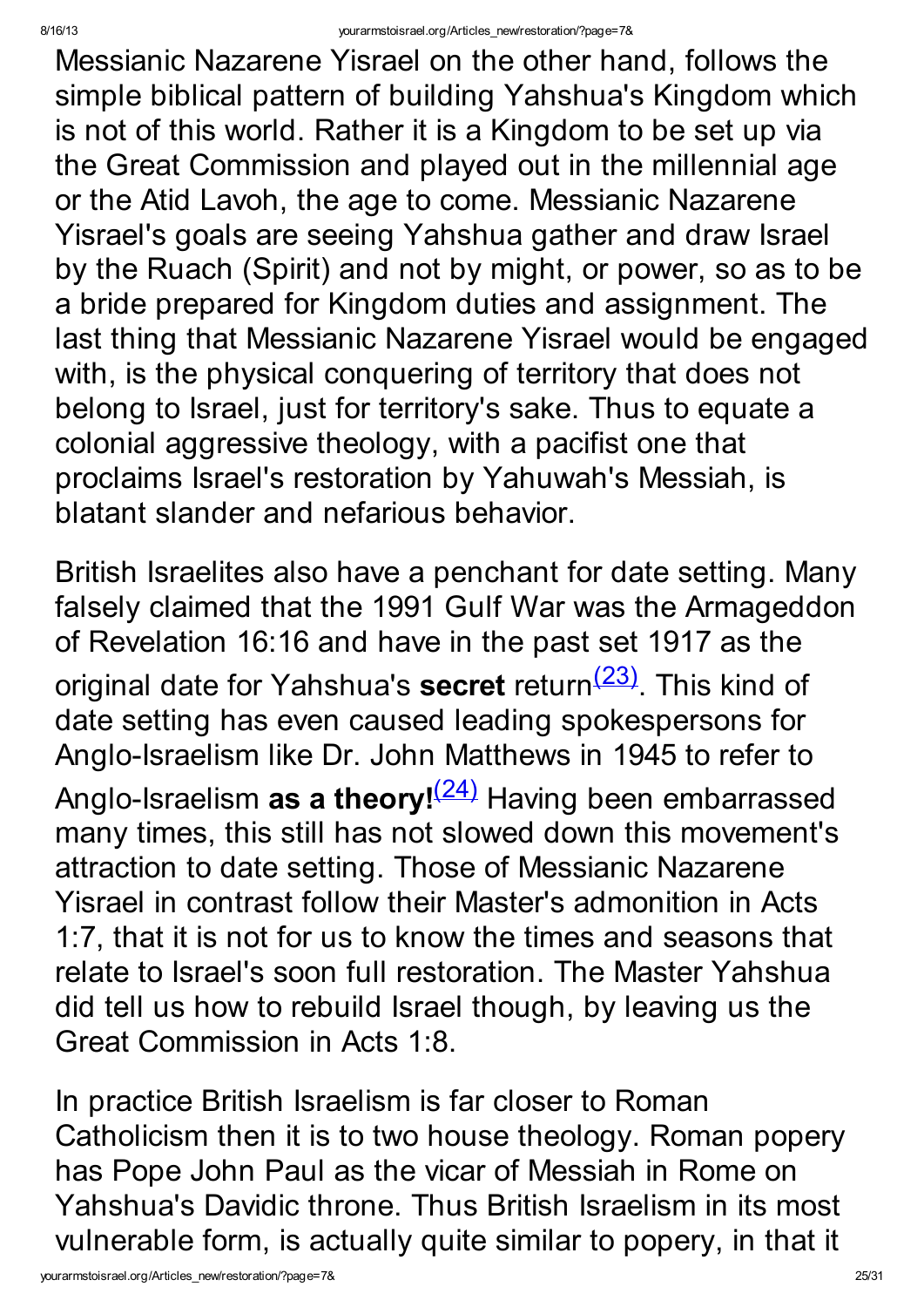features a human being claiming to represent Messiah, comfortably seated on Messiah's Davidic throne, rather than Messiah Himself sitting upon His own throne. This puts British Israelism in the same category as the Jehovah Witnesses or the Russellites, who claim that the throne of David was materialized here on earth back in 1914 only to a select few. British Israelism has far more in common with the Russellites and the papists, then with those of Messianic Nazarene Yisrael, who would never have the chutzpah to displace Yahshua as Messiah and Master over all of New Covenant Israel. Messianic Nazarene Yisrael and two house truth, deems these secret advents of Yahshua and David's throne, as outright heresy and an extreme example of the private interpretation of scripture, of which Shimon Keepha (Peter) warned us to avoid!<sup>[\(25\)](http://yourarmstoisrael.org/Articles_new/restoration/?page=7&#N_25_)</sup>

Regarding language there is another major discrepancy between the two house scriptural language of Hebrew and that of British Israelists and their language English. According to Herbert W Armstrong, in his book, The United States and Britain In Prophecy, he says that "the scriptures plainly tell us that Israelites would change their native language from Hebrew into English (Isaiah 28:11). The Eternal would cease speaking to them in their own Hebrew tongue, but with another tongue will he speak to this people-Israelites. This cannot apply to the Jews who still read their Bibles in the Hebrew tongue." Those of the two house movement do not seek to study the new mother tongue of Anglo-Israelism or English, but rather are experiencing a purposeful return to Hebrew, their ancestral language. Hebrew classes abound throughout the Messianic Nazarene Yisrael movement. Most of the two house movement, rightly believes that Isaiah 28:11 and First Corinthians 14:21, refer to the sign gift of tongues being manifest in the ekklesia. Two house proponents do not accept that Isaiah 28:11 promises a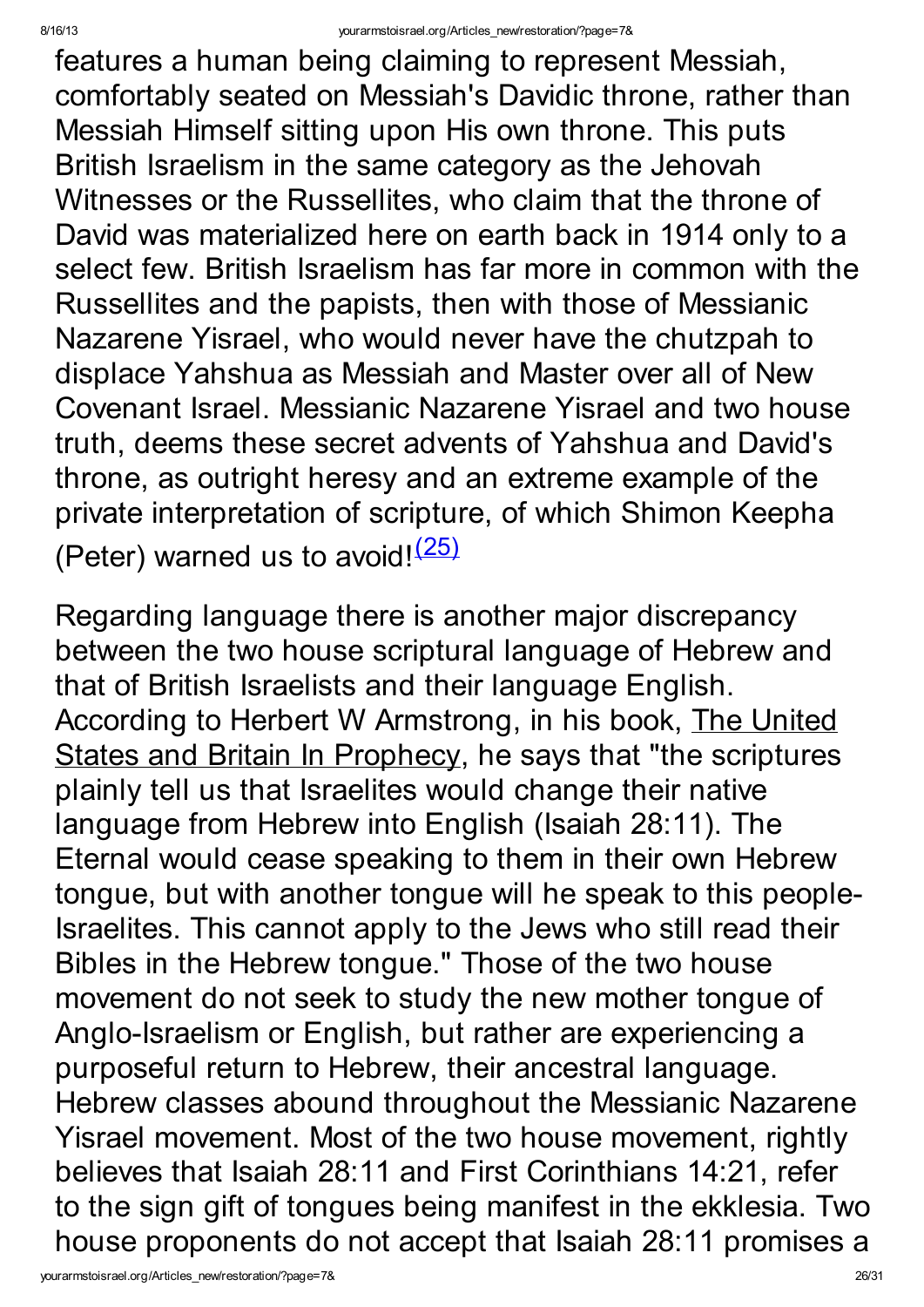new national language only to Anglo-Saxon Ephraimites, in effect replacing Hebrew as the mother tongue of Israel. The verses quoted by Armstrong, are merely a promise of the dialektos that was given in Acts chapter two in 33 AD, for the teaching and proclamation of the gospel to various parts of the globe.

British Israelism has a convoluted twist on just what or rather who is the tender young twig in Ezekial 17:22. They claim that this young twig is the female daughter of Zedekiah. She being the young and innocent twig. If she (Tea Tephi) was so innocent, why was she hanging out in Egypt defying Yahuwah's specific warning to the remnant of Judah, not to flee there for protection in 586 BCE? The tender twig is not a female king's daughter (Tea Tephi), but rather YAHSHUA THE MESSIAH, the same tender shoot spoken of in the suffering servant passage of Isaiah 53:2. Messianic Nazarene Yisrael holds to the classic interpretation of Ezekial 17 being strictly a messianic prophecy.

Two house proponents in their desire to be great in the kingdom of restored millennial Israel, practice and teach Torah, thus establishing special kinship with all segments of Torah based Judaism including Messianic. British Israelism on the other hand sees Torah as the marriage certificate of a cursed rejected and despised people of long ago i.e. the Jews. (Only Herbert W. Armstrong much to his credit, deviated from the English based Church of England, on the question of the perpetuity of Torah validity!) Does this sound like two house truth and British Israelism are parallel theologies? Only the highly deceived or those with a controlling spirit in Messianism, would dare make such a railing accusation!

To parallel British Israelism alongside two house theology as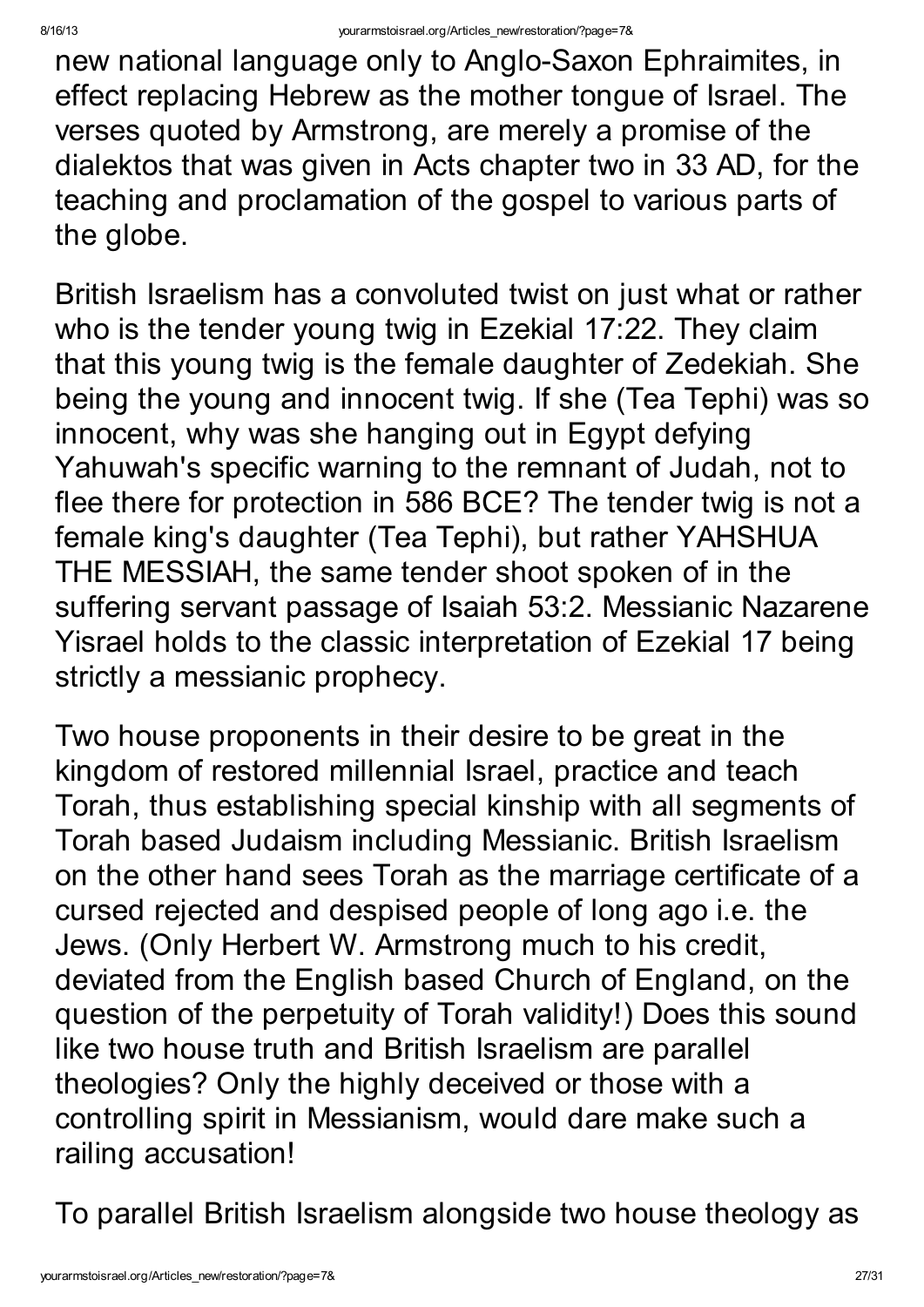a parallel racist theology, is a manifest token of one's ignorance and lack of education in this particular field. Facts are facts. Historical, geographical and etymological studies from all kinds of diverse theological camps including mainstream Judaism, have offered overwhelming proofs, that most of the English speaking peoples of the west and specifically of Europe and the USA are ten tribe descended. Thus all footnotes offered in part four of this restoration series remain valid. In addition to the Anglo Saxon English speaking peoples of the west,<sup>[\(26\)](http://yourarmstoisrael.org/Articles_new/restoration/?page=7&#N_26_)</sup> other Israelites did migrate and assimilate in such areas as Asia Minor (Antioch), southern Russia, Macedonia (southern Europe), Africa both north and south, and the former areas of the Medo-Persian and Chaldean Empires, (modern day Iraq, Iran) and Syria. That is what separates two house truth from Anglo-Israelism. Messianic Nazarene Yisrael does not limit Ephraimite immigration patterns to a single nation, or a single commonwealth of nations like Great Britain, though admittedly numerous peoples in Great Britain have descended from Ephraim's seed.

Messianic Nazarene Yisrael proclaims what scripture does! That the House of Israel (ten tribes) was swallowed up or became one flesh with all the pagan nations<sup>[\(27\)](http://yourarmstoisrael.org/Articles_new/restoration/?page=7&#N_27_)</sup> while not limiting it to the Anglo-Saxon or the Jewish peoples. This two house position is fully supported by the Chabad Lubavitch Orthodox Jews, one of the strictest traditional Messianic Torah sects, as can be seen firsthand at their website [http://moshiach.com/tribes.](http://moshiach.com/tribes) They trace their ten tribes findings, with modern eyewitness reports of verification and rightly refer to these lost sheep as Josephites and not as Jews.

Thus as has been proven historically, most of the British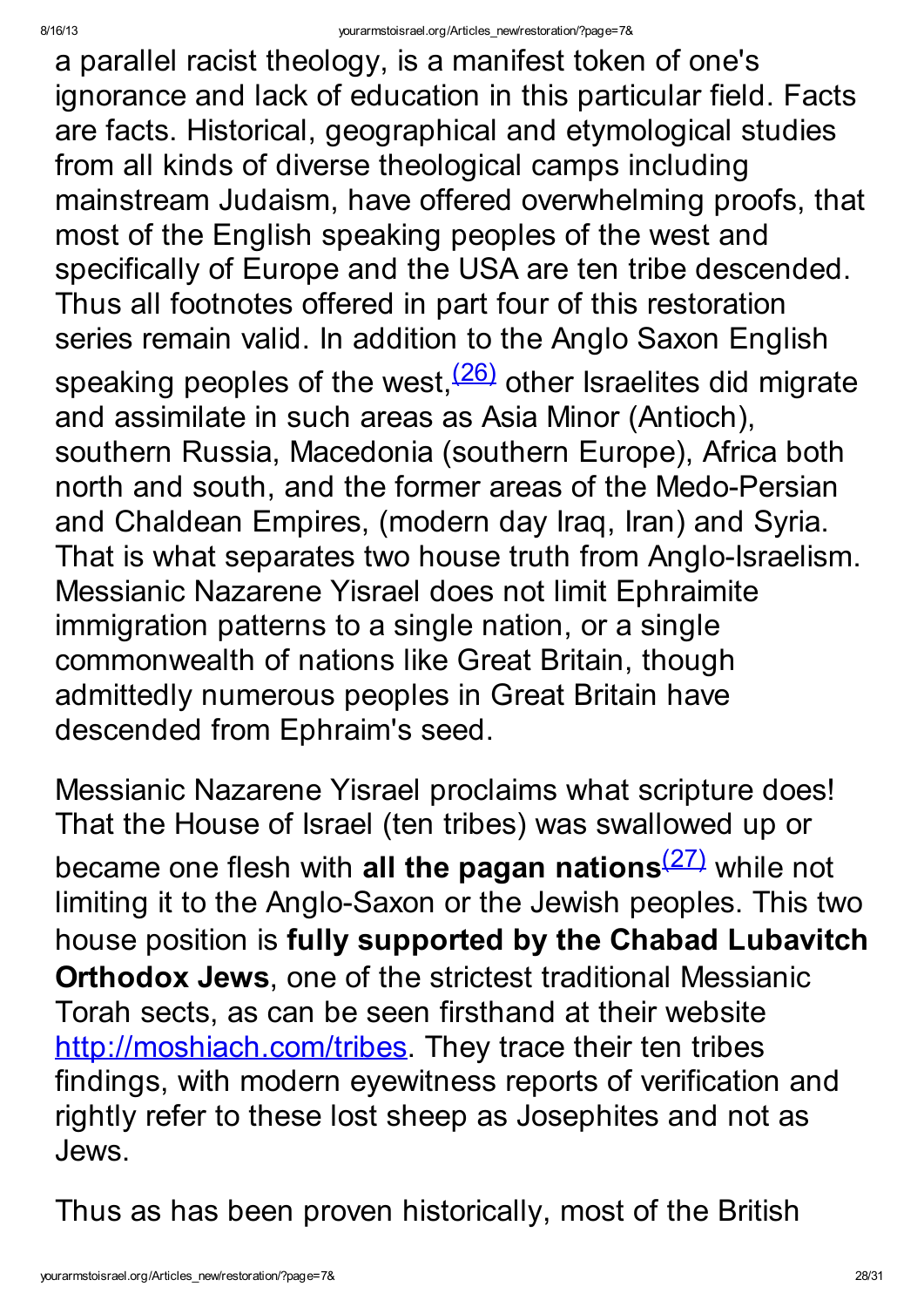peoples are a large part of those whom are ten tribe descended. However unlike Anglo-Israelites, Messianic Nazarene Yisrael does not limit that offspring to a handful of English speaking nations only. After all it was not this author, who traced the ten tribes to the Isles of Tarshish<sup>[\(28\)](http://yourarmstoisrael.org/Articles_new/restoration/?page=7&#N_28_)</sup> as Spain and England in Europe. Rather it was well respected scholars such as Abrabanel and Raschi.<sup>[\(29\)](http://yourarmstoisrael.org/Articles_new/restoration/?page=7&#N_29_)</sup> Thus the identification of the ten tribes being primarily in the west, has absolutely nothing to do with reliance on Anglo-Israelite sources for two house conclusions. Rather as a Jewish rabbi, my conclusions are heavily based on my traditional Jewish predecessors, who are leading experts in this field, with no nefarious agenda. When their conclusions, alongside those of well respected historians such as Ptolemy, Homer and Edersheim validate scripture we have the two or more witnesses needed according to Torah. Edersheim's quotes alone prove that in Yahshua's time, the ten tribes were considered absent from Israel, wandering the nations (pagans)! They are not mentioned as wandering on the Temple Mount!<sup>[\(30\)](http://yourarmstoisrael.org/Articles_new/restoration/?page=7&#N_30_)</sup>

Thus while one can maintain a blanket condemnation of British Israelite theology, one cannot deny the historicity of the documented patterns of westward migration, just because Messianic Judaism has thus requested. Nevertheless despite a correct understanding of the huge migratory patterns into England itself, British Israelism must still be categorized as a doctrine of demons, displaying a 180 degree difference from two house theology, in it's most unorthodox teachings.

- 1. Acts1:6, Luke 24:21
- 2. Wallace, Foy E., Jr. (1945) Utterly Refuted! God's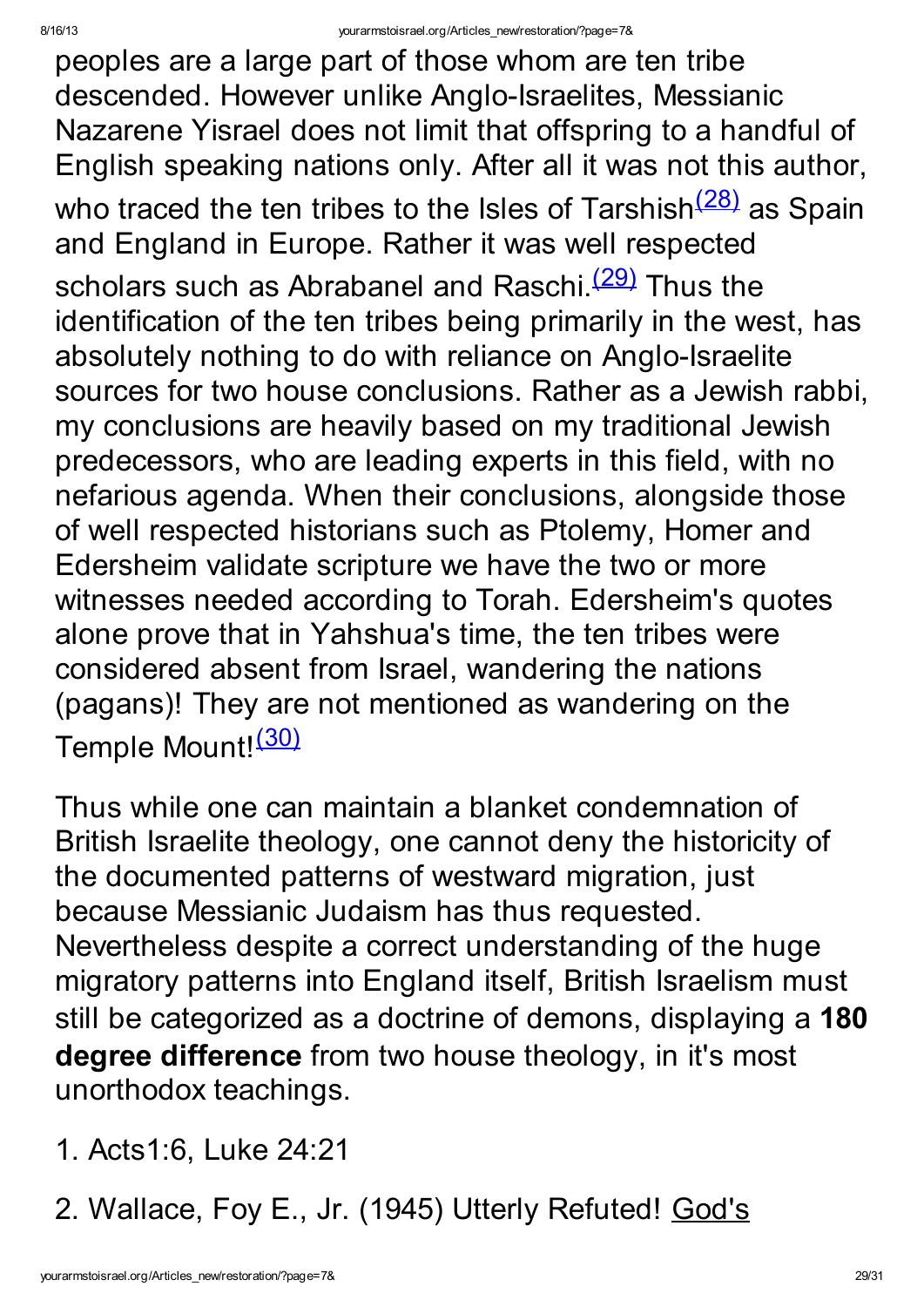Prophetic Word, Ch. 11, [On-line]. Available: <http://www.bible.ca/pre-british-israelism-foy-wallace.htm>, p. 38.

- 3. Ibid.
- 4. Ibid.
- 5. Ibid.
- 6. 1991 World Book Encyclopedia Vol. 21, p.336
- 7. Isaiah 8:14
- 8. Wallace, Ibid., p. 20.
- 9. Jeremiah 1:10
- 10 Jeremiah 22:24
- 11 Phil. 2:8-11
- 12 Jerem.43: 17

13 Greer, N., British-Israelism and the Revival Centres. [Online]. Available:

<http://www.preteristarchive.com/MistakenID/mi-brit.html>, p. 4.

- 14. Ibid, p. 4.
- 15. Ibid, p. 3.
- 16. Jeremiah 44:14, 28
- 17. Zachariah 14: 1-5
- 18. Rev.20: 2-3
- 19. Hosea 3:4-5